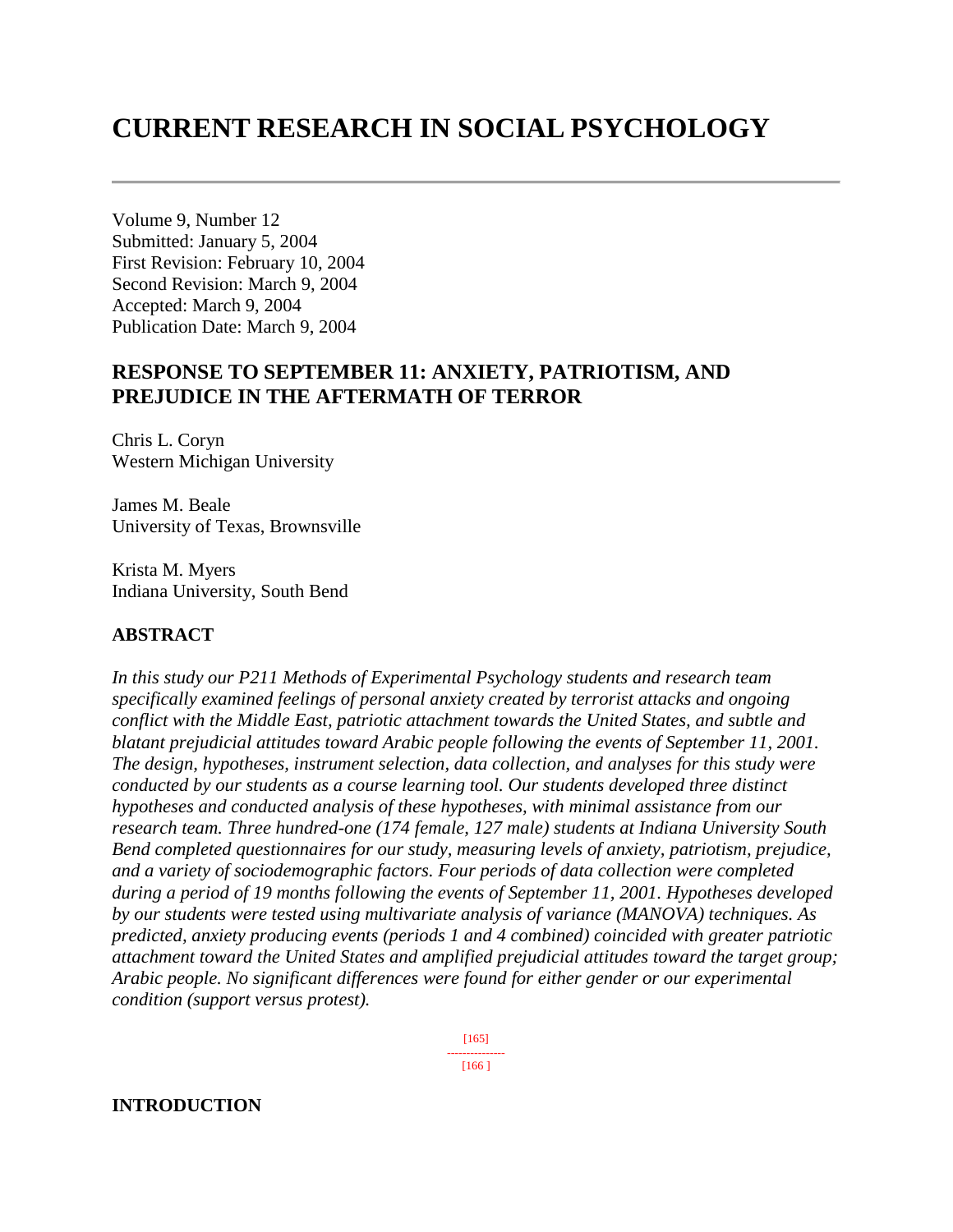The attacks on the World Trade Center and the Pentagon (and in the fields of Pennsylvania) on September 11th, 2001 exposed the United States to terrorism on an unprecedented scale, the first large-scale terrorist incident in the nation since the bombing of the Murrah Federal Building in Oklahoma City in 1995 (Ruby, 2002). In the aftermath of these attacks, many feelings have surfaced: fear of the reoccurrence of terrorism, sadness for the losses of the country, stronger patriotic and nationalistic attachments, anger at the people who planned such an attack, thankfulness for not losing a loved one, fear of and prejudice toward foreigners, and the desire for revenge (Freyd, 2002; PEW, 2001; PEW, 2002a). Within hours of the events of September 11th American flags appeared on car antennas and door steps (Gerstenfeld, 2002). Shortly thereafter the first reports of hate crimes against Muslims and others of Middle Eastern descent began to trickle in (Gerstenfeld, 2002; Ibish, 2001).

While government policy makers have taken actions to help prevent further attacks, researchers have sought to better understand the psychological impacts of such events (Freyd, 2002; Kanihan & Gale, 2003; Ruby, 2002; Silver, Holman, McIntosh, Poulin, & Gil-Rivas, 2002; Ursano, 2002). These events had wide ranging implications such as the eventual war in Iraq, policies (e.g., the PATRIOT Act) meant to protect the occurrence of similar events in the future, and attitudinal shifts toward national out-groups (PEW, 2001).

In a nearly consensual desire for vengeance, more than 85% of Americans supported military action against terrorism in the Middle East in a 2002 survey (PEW, 2002a) and polls indicated a majority of Americans supported war even if it means there would be American casualties (Newport, 2001). Among those who say war is never morally justified, more than half (55%) supported the war on terrorism and preservation of national security interest (PEW, 2001). Many countries believed that U. S. desire to control Iraqi oil was the principal reason that Washington waged a war against Iraq. In Russia, 76% subscribed to a war-for-oil view, as did 75% of the French, 54% of Germans, and 44% of the British (PEW, 2002a). In sharp contrast, just 22% of Americans saw U. S. policy toward Iraq driven by oil interests. Two-thirds of Americans believed that the United States was motivated by a concern about the security threat posed by Saddam Hussein.

In a large opinion study conducted after the September 11, 2001 terrorist attacks on the Pentagon and World Trade Center, the PEW Global Attitudes Project (2002a) reported that Americans held increasingly stronger internationalist views, believing that the United States should actively intervene in international affairs. Many Americans believed that their values, beliefs, and ideologies should be imposed upon other nations, countries, and cultures. American values and beliefs are *right*, and other systems are *wrong*. Furthermore, in a global sample the PEW Global Attitudes Project (2002b) reported that since 2000 there has been growing discontent and declining favoritism with the United States in 19 of 27 countries in which data are available.

> [166] --------------- [167]

**Anxiety Following Impacting Events**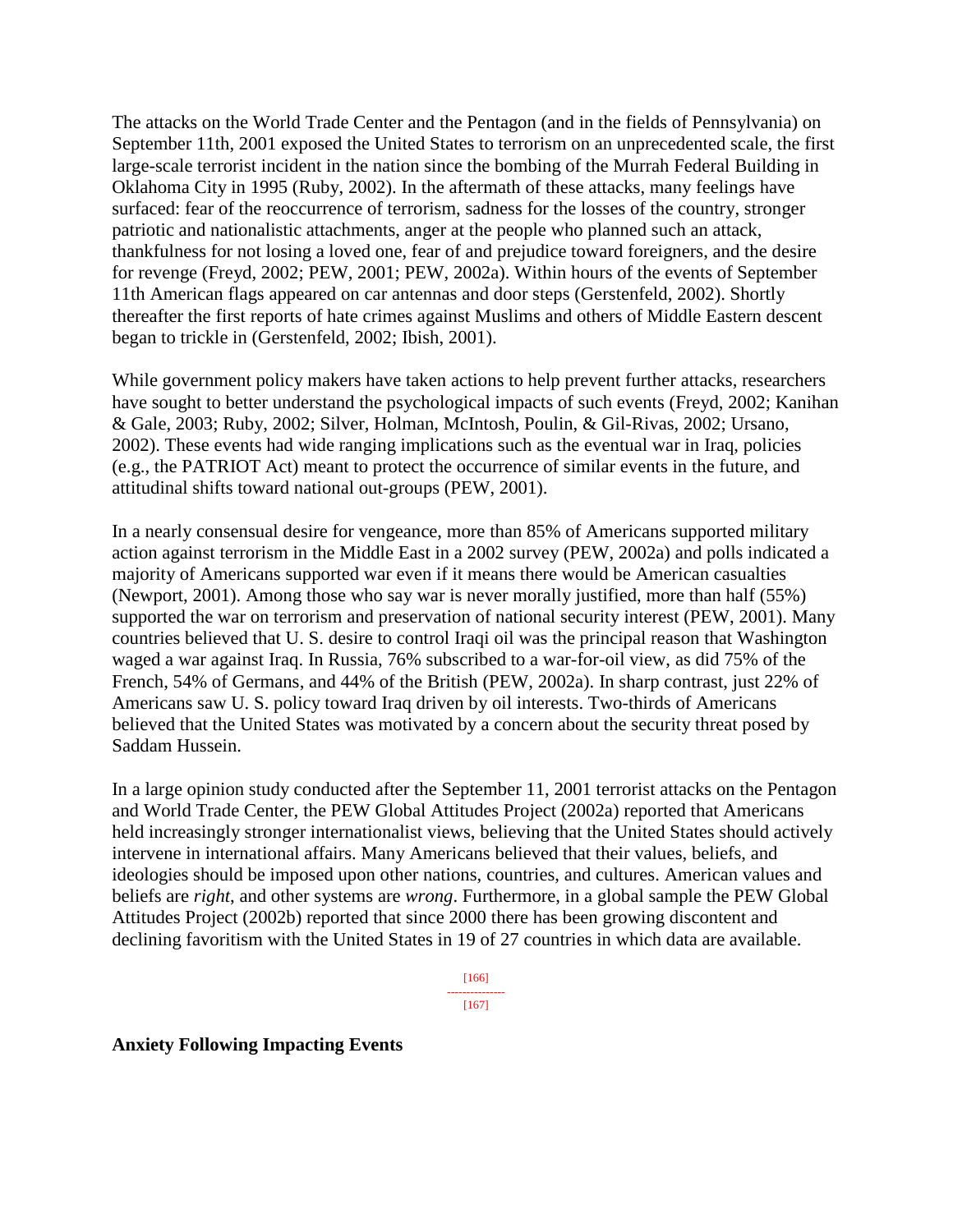The September 11th attacks have offered the opportunity to evaluate levels of distress, coping strategies, and collective loss (Wayment & Cordova, 2003) following a major traumatic event. In a national study, Silver et al. (2002) examined levels of anxiety about the possibility of future terrorist attacks through measures of coping strategies and stress symptoms. Within one month of the attacks, 81.9% of respondents reported anxiety about future attacks; two month after the attacks, 64.6% reported anxiety, and six months after the attacks, while concern about future attacks was declining, 37.5% still reported anxiety.

In the months following September 11th, 2001, Silver, et al. (2002) found high levels of posttraumatic stress symptoms, with 12.4% of those surveyed experiencing symptoms within one month, 17% at 2 months after, and 5.8% of participants were still being affected at elevated levels after 6 months. More specifically, Kanihan and Gale (2003) found that those who were surveyed between 48 and 72 hours after the attacks were significantly more affected than those surveyed later, and that women were significantly more emotionally unsettled than men with regards to the terrorist attacks. These findings are consistent with those of Slone (2000) in which controlled exposure to media coverage of terrorist attacks leads to heightened feelings of anxiety among Israeli adults. Similar findings (Ursano, 2002) found that almost half (44%) of respondents reported having one or more symptoms of significant stress during the week following September 11.

Yin (2002) compared the terrorist attacks of September 11, 2001 to the assassination of John F. Kennedy in November 1963, with respect to how each event influenced levels of anxiety of the American people. Telephone interviews were conducted from a national sample two days after the September 11th attacks and with a sample of New York City residents within one week of the attacks. The results were then compared to a similar study conducted a week after the assassination of JFK. People after both disastrous events either did not continue with their daily activities, or if they did, found it difficult. More Americans were angry following the terrorist attacks of September 11th than after the assassination of JFK, and this anger was intensified in New York. However, in 1963 more Americans reported nervousness, loss of appetite, rapid heartbeat, and smoking more than usual than in 2001. However, more people in 2001 reported having trouble sleeping, crying, and losing their temper more often than usual than in 1963.

Slone (2000) explored the connection between media presentations and anxiety in relation to Israeli adults. Presenting information either on terrorist attacks on the country or mundane news clips about general news topics in the country she found strong support for her hypothesis that the group exposed to media reports on terrorism would experience higher levels of anxiety. She found that religious participants were more anxious than secular participants, and that women reported higher levels of anxiety than men. Her research provided support for mass media presentations of terrorism impacting personal levels of anxiety, as well as proposing that gender and religion may also be factors in predicting increased levels of anxiety.

#### **Patriotic and Nationalistic Attachments**

Patriotic attachment to the nation is dominated in the psychological literature by two terms: nationalism and patriotism. Nationalism (Worchel & Coutant, 1997) has been defined as an attachment to a nation characterized by a desire to enhance national superiority of power *vis à vis*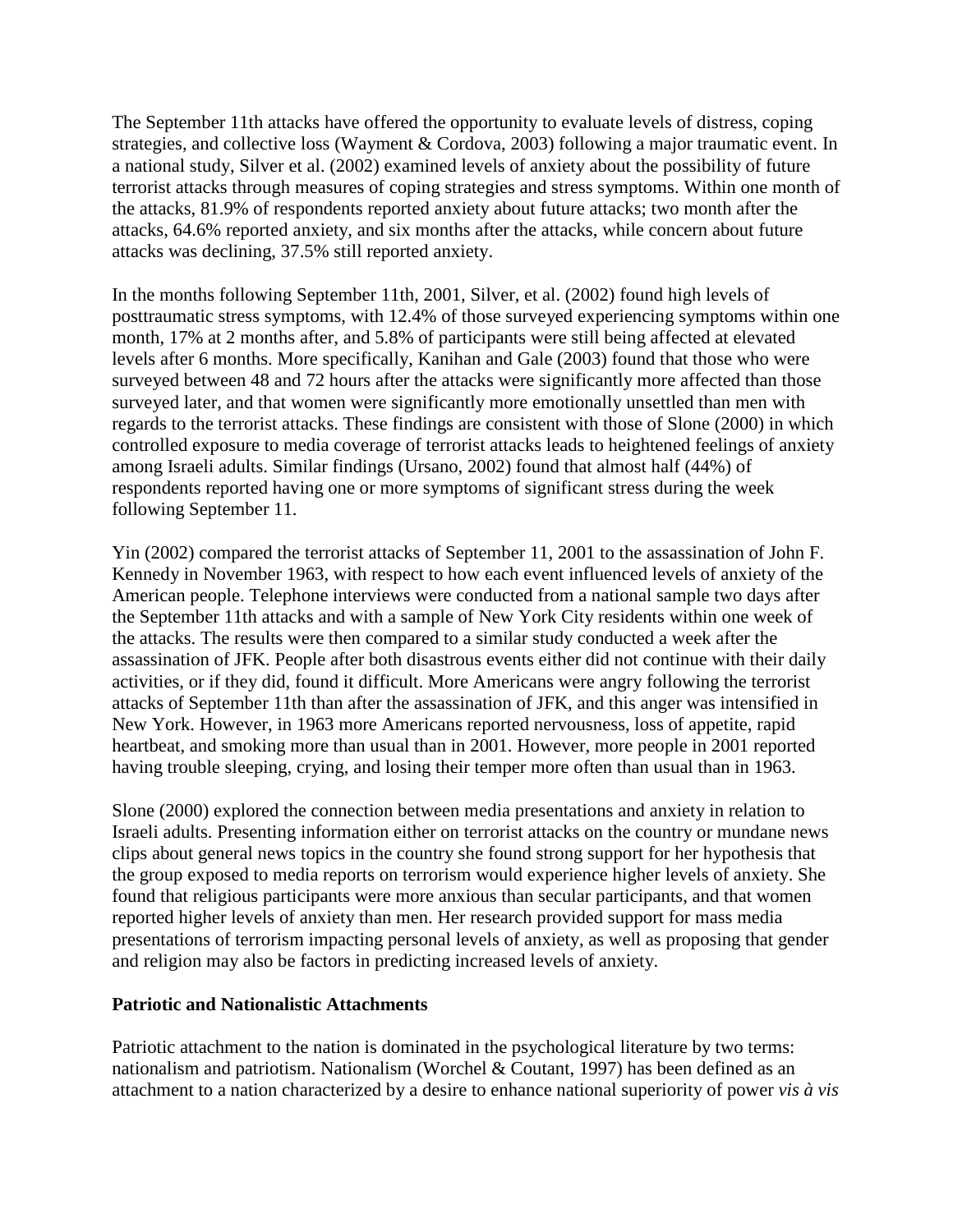other nations. Kelman (1997) defined national identity as the group definition of itself as a group, its conception of its enduring characteristics and basic values, its strengths and weaknesses, its hopes and fears, its reputations and conditions of existence, its institutions and traditions, its past histories, current purposes, and future prospects. Patriotism, on the other hand, is an ideology, or set of attitudes and beliefs, that refers to individual attachment and loyalty to their nation and country.

> [167] --------------- [168]

Historically, the two concepts have been used interchangeably, suggesting little distinction between them (Feshbach, 1987). As conflict arises, particularly of the international sort, patriotic and nationalistic attachment is heightened (Feshbach, 1987).

Empirical research on American patriotism and nationalism (Pena & Sidanius, 2002) has found that majority ethnic groups that are dominant tend to be more patriotic than minority ethnic groups. Among Whites, higher United States patriotism was associated with stronger feelings of in-group dominance, while for Hispanics and Latinos the relationship was reversed. These findings suggested that patriotism toward the United States means different things to members of different ethnic groups, and while Whites feel the United States is *their* country, minorities may not hold such feelings and patriotism among these groups is lower. Furthermore, research has found that patriotic attachment to the United States is associated with feelings of out-group prejudice and discrimination (Coryn, 2003; Kashti 1996; Kelman, 1996). These findings coincide with the studies of Mummendey, Klink, and Brown (2001) which reported that students in Germany and Great Britain who viewed themselves as part of the national in-group had a strong national identification and a negative view of the out-group.

Qualitative research (Coryn, 2004) has found that Americans having strong patriotic and nationalistic attachment to their country are more likely to exclude Arabs and other people of Middle Eastern descent from their scope of justice (i.e., the moral community). Americans holding these sentiments (i.e., hostile national identities) believed that Arabs did not deserve fair, just treatment, nor were they entitled to resources. Furthermore, in many instances, Americans reported that they would not help Arab American citizens, associating them with the terrorists of September 11th, despite the fact that they too were American.

#### **Prejudice toward the Perceived Perpetrators**

One plausible explanation for out-group hostility directed toward those perceived as being closely, or even loosely, associated with the terrorist attacks of September 11th, at the group level, is the protection of national image in the presence of external threat (Feshbach, 1987; Feshbach, 1990). Although the motivation to protect and enhance the social and national group through negative evaluations of out-groups, as proposed by Social Identity Theory (Tajfel, 1982; Tajfel & Turner, 1988), is unquestionably powerful, some Americans pleaded for racial tolerance and condemned acts of discrimination directed toward Muslims and others of Middle Eastern descent- in sharp contrast to the hostility expressed by some Americans (Dart, 2001 as citied in Reed & Aquino, 2003).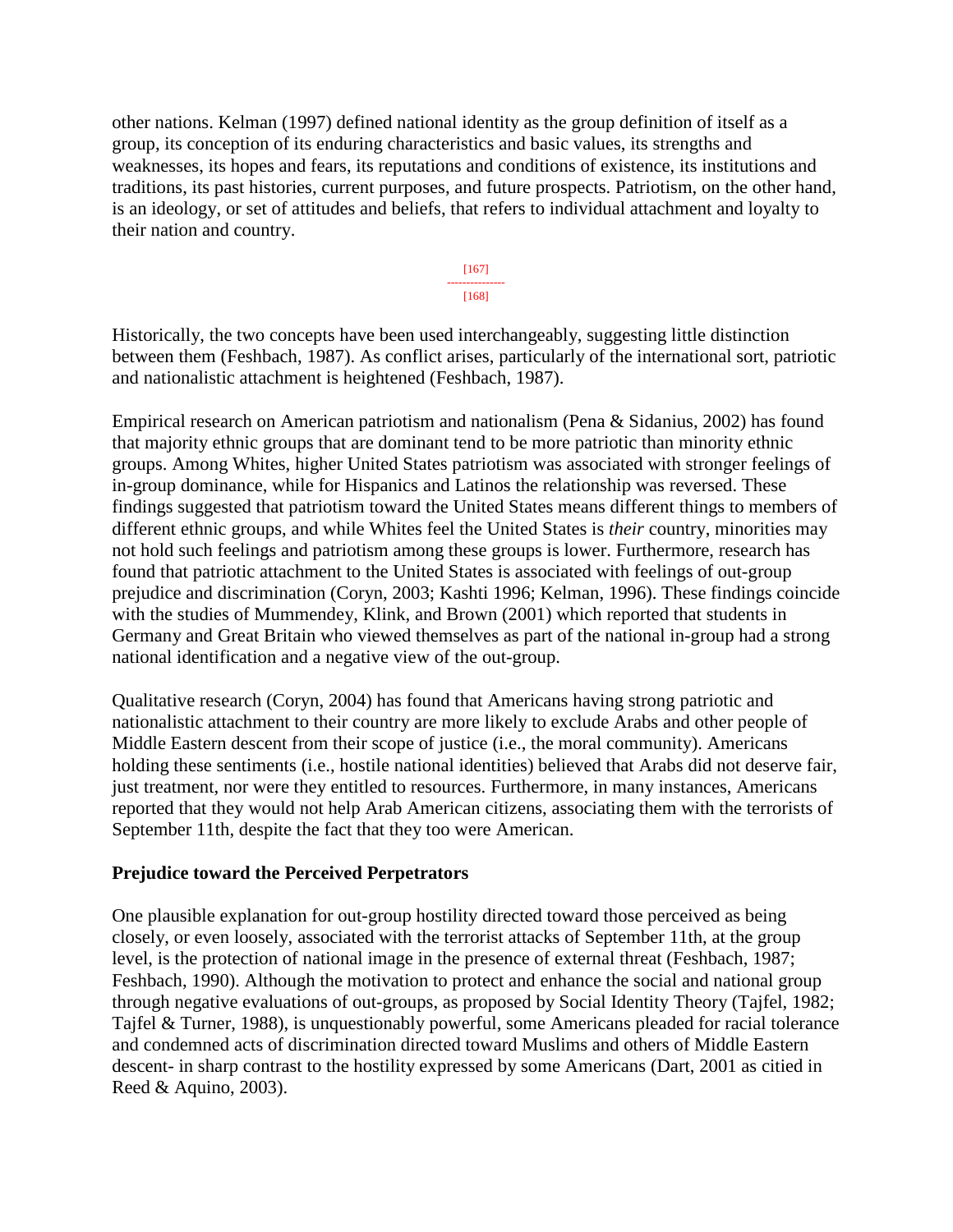Many Americans have openly criticized acts of discrimination and some have gone so far as to provide comfort and protection for their fellow citizens of Middle Eastern descent. For example, following the vandalization of one suburban mosque, a group of concerned Americans volunteered (at considerable personal risk) to accompany Islamic women to the grocery store, to medical appointments, or on other errands after discovering that these women were frightened to venture out in public (Dart, 2001 as cited in Reed & Aquino, 2003). Reed and Aquino (2003) explained these helping behaviors by theorizing that those who were willing to help had an expanded sense of a moral self. The research of Reed and Aquino (2003) of out-group aid and relief efforts toward social out-groups, Afghani refugees, also found that participants reporting higher self-importance on moral identity were more likely to support relief efforts. Persons placing lower self-important on moral identity were less likely to support aid and relief efforts. In a second study Reed and Aquino (2003) found that when persons were given the choice to select aiding either a deserving social in-group (New York Police and Fire Widows Benefit Fund) or a deserving social out-group (Afghani women and children) people with higher levels of moral identity were more likely to assist the social out-group. These finding suggest that although some persons express negative reactions toward social out-groups that are associated with an intergroup conflict, other people are able to expand their scope of justice to include the out-group even to those held responsible for causing harm to the in-group.

> [168] --------------- [169]

While previous studies (Silver, et al., 1997; Yin, 2002; Ursano, 2002; Slone, 2000; Kinzie, et al., 2002; Schlenger, et al., 2002) have dealt mainly with anxiety in relation to terrorist events, another effect from the September 11th attacks may be increased levels of prejudice against the group of people who were the perpetrators of the terrorism. Bar-Tal and Labin (2001) examined how a major event, a terrorist attack in this case, affected the stereotypes towards groups involved in the event. It was confirmed that Israelis perceived Jordanians more positively than Palestinians and Arabs. While this study used a foreign sample, the circumstances were notably similar, which supports the belief that people become more prejudice towards the perpetrators of terrorist attacks.

The link between prejudice and authoritarian attitudes (Johnson, 1992; Schlachter & Duckitt, 2002) has been examined by associating naivety about a particular culture or religion with prejudicial attitudes towards that culture or religion. In a study that examined the level of knowledge a group of teachers had about Islam, Mastrilli and Sardo-Brown (2002) found that while a relatively low percentage of people in the group had much knowledge about Islam, one third of the group associated the word Islam with terrorists, enemy, trouble, war, Osama Bin Laden, and unfair treatment of women. Sergent and Woods (1992) used two forms of the same survey, one describing a situation involving an Arabic person and the other describing the exact same situation involving a racially ambiguous person, and found that attitudes were significantly more negative when the situation involved an Arab than when the situation involved a racially ambiguous person. The researchers also found that suspicion, tension, hatred, indifference, sadness, fear, discomfort, hate, shock, lack of safety, tension and anger were commonly associated with a number of hypothetical situations involving Arabs.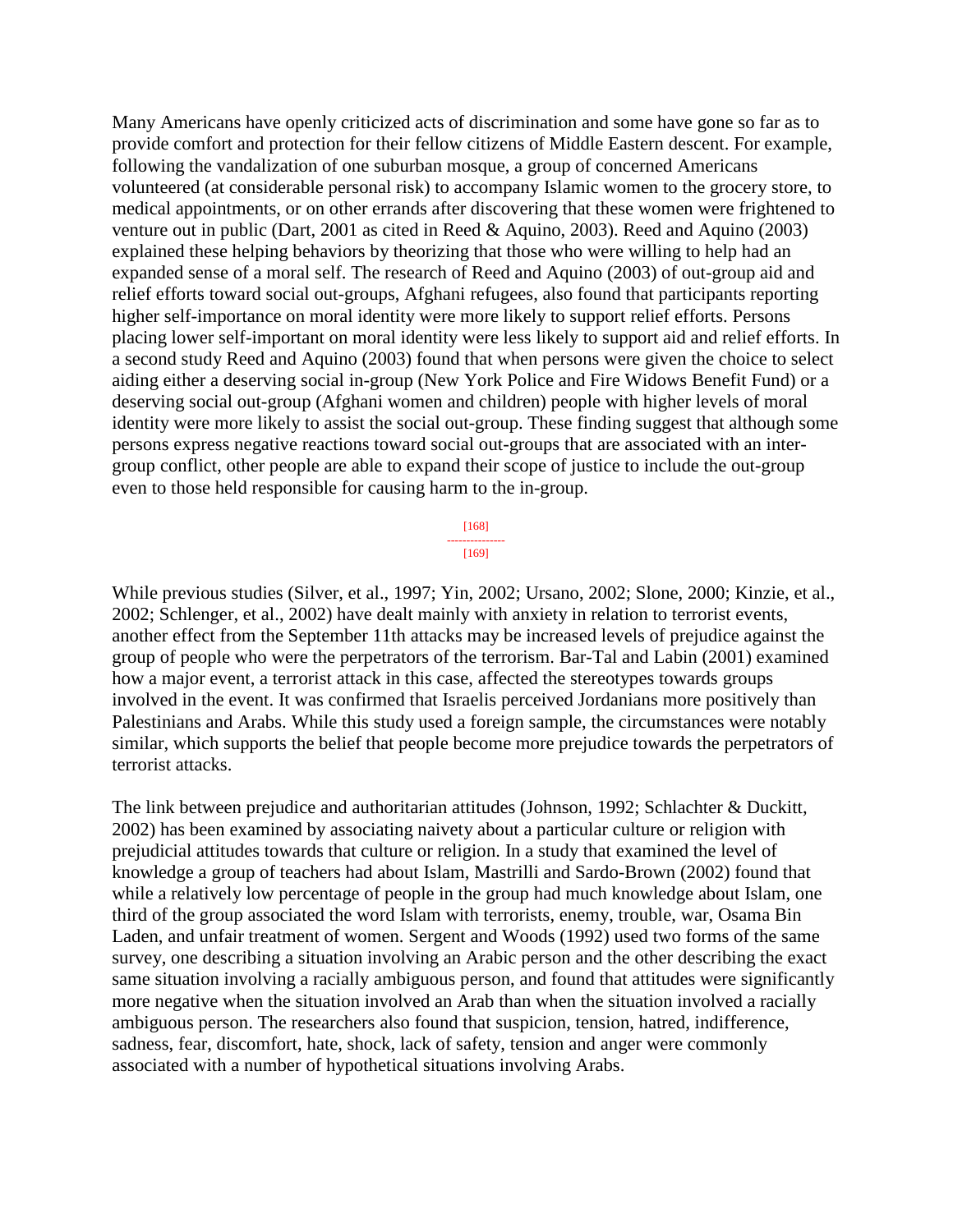A meta-analysis compiled by Montieth and Winters (2002) about discrimination specifically related to the September 11th attacks and how people of Arab descent had been treated in the following months discovered that in the five months following the attacks more than 1,700 incidents of violence against Muslims were reported.

The impact of media influence on anti-Arabic sentiment (Khalema & Wannas-Jones, 2003), is unquestionably powerful. It was found that the use of anti-Islam terminology in media presentations further supported the negative portrayal of Muslims and fueled the common misconception that all Muslims are terrorists.

#### **HYPOTHESES**

We postulated three primary hypotheses for our study: (1) increased threat would coincide with increases in anxiety, patriotic attachment, and prejudice toward Arabic people, (2) participants in the support condition would report lower levels of anxiety and lower levels of prejudice toward Arabic people, and (3) women would report higher levels of anxiety, but lower levels of patriotism and prejudice toward Arabs than men.

These hypotheses were developed by our P211 Experimental Methods students, with minimal input from our research team. For example, hypothesis 3 was included to demonstrate an experimental manipulation (a requirement of the project) to our students. As such, our students were interested in examining the extent to which information that was consistent with either negative (protest) or positive (support) stereotypes of Arabic people could influence judgments on the three major scales (Prejudice, Patriotism, and Anxiety). Recent research reported in CRISP supports these contentions (Dambrun, Després, & Guimond, 2003). Furthermore, Khalema and Wannas-Jones (2003) found that media representations of events are frequently taken as fact. Participants also believed that the media is negatively biased in reported events that have to do with Arabs or Middle Eastern countries, thus further biasing those who read their stories or watch their news reports. Our research was designed to discover if media portrayal influenced participants views and in order to do so, randomly assigned participants to view either a picture implying support or criticism of President Bush and American presence in Iraq.

> [169] --------------- [170]

To support their hypotheses, our students reviewed the appropriate literature and concluded that their hypotheses were tenable. For example, previous studies have explored possible increased patriotism from dominant groups (Pena & Sidanius, 2002) as well as possible increased anxiety after traumatic events (Silver et al., 2002). Moreover, Slone (2002) suggested that media presentations of terrorism might also increase levels of anxiety, particularly in women and religious persons. While none of the aforementioned studies examined a possible link between increased anxiety and prejudice towards anyone sharing the nationality or religion of the terrorist and rising levels of patriotism when terrorist attacks occur, we suggest that those who have been exposed to terrorism could be experiencing these profound affects collectively. Our study looked to investigate the affects of anxiety, patriotism and prejudice together in the months following the events of September 11th.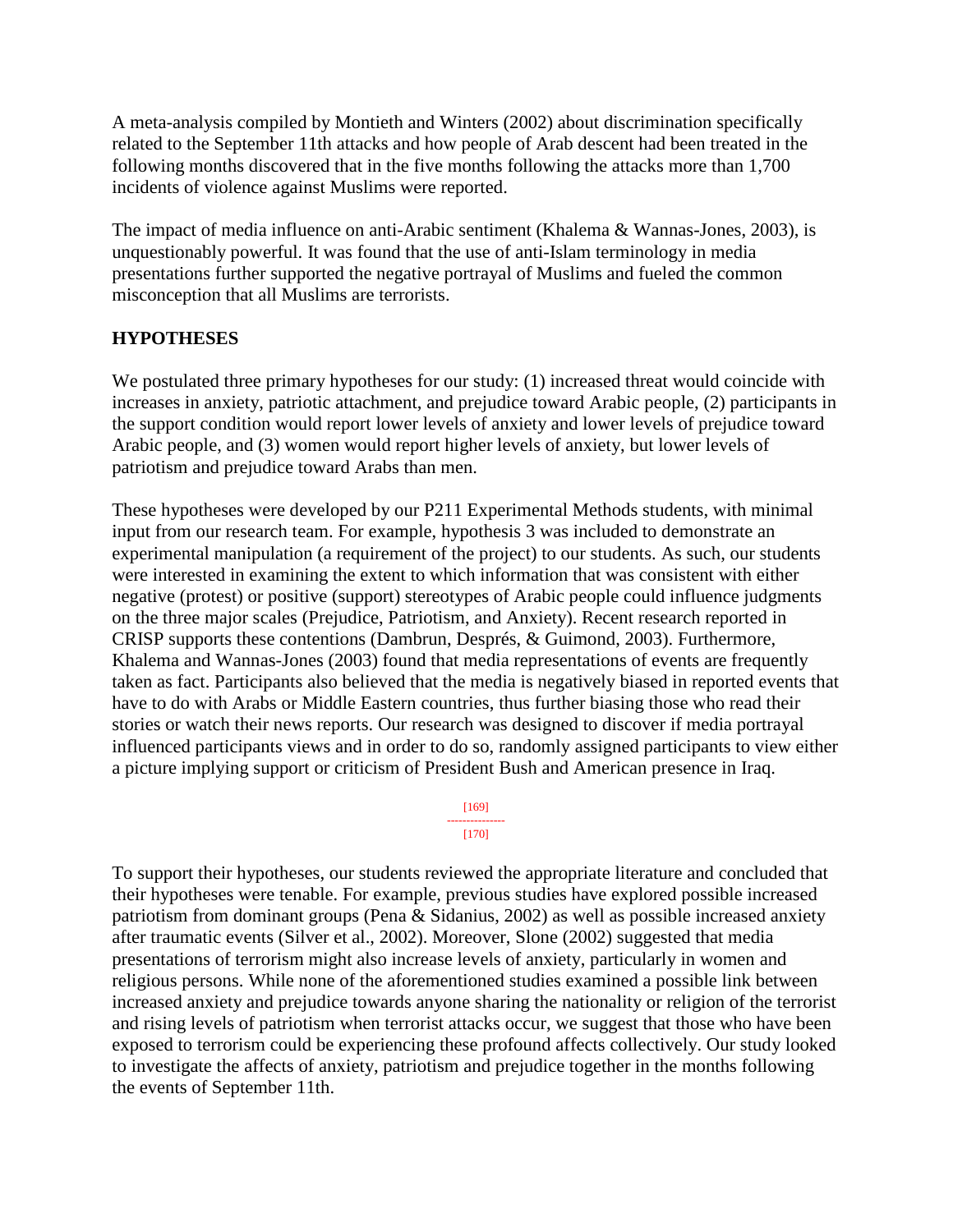### **METHODS**

#### **Participants**

Our participants for this study were undergraduate students  $(N = 301; 174$  female and 127 male) enrolled in P103 Introductory Psychology courses at Indiana University South Bend. Participants received research participation credit for taking part in our study. A total of 302 students completed questionnaires as part of our study; 1 participant failed to complete all items on at least one of the three major scales and the data from this participant was removed from all analyses.

#### **Materials**

Our questionnaire for the study, in order of its contents, included scales for measuring Patriotism, Prejudice, and Anxiety, as well as set of sociodemographic measures. Items for the three primary scales were adapted from existing measures.

Following a brief set of instructions on page 1, the second page of our questionnaire contained a picture of a smiling Arabic Muslim man holding a poster of George W. Bush. The purpose of this image was two-fold: to help place our participants in the mindset of Arab-American relations and to provide an independent variable manipulation (for our class purposes). Beneath this picture was a caption stating that the photo was taken in Pakistan at either a rally in support of or protest against U.S. involvement in the region.

The next four pages of our questionnaire contained the three scales measuring prejudice, patriotism and anxiety. Items on all three scales were comprised of a series of statements with a six-point Likert scale format from 1 (strongly agree) to 6 (strongly disagree). Sociodemographic data (e.g., gender, age, religious affiliation) was then collected on the last page.

#### *Blatant and Subtle Prejudice Scales*

Prejudice was measured using a 19 items overall: a ten-item blatant prejudice scale and a nineitem subtle prejudice scale. Originally designed to measure prejudice among British people of individuals from the West Indies, these scales were adapted directly from Pettigrew and Meeterns (1995) by substituting British with American and West Indian or people from the West Indies with Arab or Arabic people. The maximum possible range was 10 to 60 on the BPS and 9 to 51 on the SPS. Blatant and subtle prejudice scores were aggregated to produce a total prejudice rating of 19 to 111. The blatant and subtle prejudice scales can be found in Appendix A.

> [170] --------------- [171]

*Patriotism*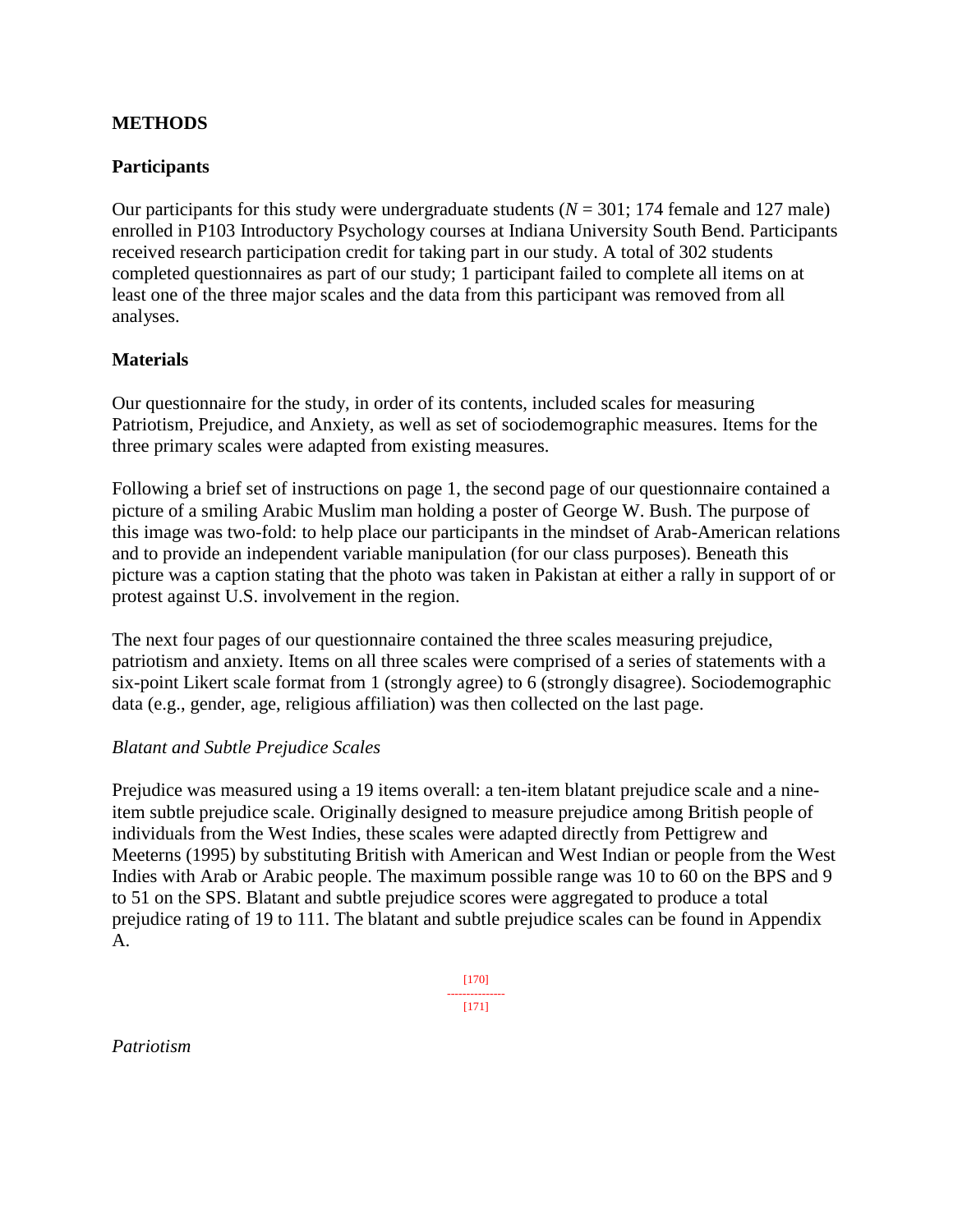Levels of patriotism were measured using the Kosterman and Feshbach (1989) 12-item patriotism scale (see Appendix B). Emphasis was added to negatively scored items by putting the word *not* in bold face to stress their importance in responding to the statement. All of the items made statements about patriotism in regards to feelings about the flag, country pledge of allegiance or countrymen. The maximum possible range for the twelve statements of this scale was 12 to 72. The patriotism scale can be found in Appendix B.

#### *Impact of Events Scale*

Anxiety was measured with the widely used Impact of Events Scale (Horowitz, Wilner, & Alvarez; 1979). This scale measures levels of anxiety with respect to some traumatic event (e.g., rape) during the past seven days. For this study, we indicated *terrorist attacks* as the potentially distressing event. The scale includes items that make statements about feelings, sleeplessness, memories and other general cues of anxiety. The maximum possible range for the twenty-two statements of this scale was 22 to 132. The Impact of Events Scale can be found in Appendix C.

#### **Procedure**

#### *General Procedures*

The data for our study was collected over four separate periods during the 19 months following the attacks of September 11th, 2001, with each period occurring from 3 to 16 days. Data collection for period 1 took place from October 4 through 6, 2001 to assess attitudes in the aftermath of the events of September 11th, period 2 occurred from September 11 through 15, 2002, period 3 data were collected between January 27 and February 11, 2003, and data was collected for period 4 from March 24 to April 7, 2003- just after the beginning of offensive military operations in the 2nd Gulf War.

Questionnaires in the Protest and Support conditions were randomized prior to data collection for each round utilizing a random number table. After reading and signing an Informed Consent form, each of our participants were given a questionnaire booklet to complete. Our participants were generally able to complete the all items in their booklet within 10 to 15 minutes.

### **RESULTS**

#### **Scale Validation**

Internal reliabilities of the primary instruments were analyzed using Cronbach's index of internal consistency for the sample  $(N = 301)$ ; the Blatant Prejudice Scale (alpha = .90), the Subtle Prejudice Scale (alpha = .82), the Patriotism Scale (alpha = .92), and the Impact of Events Scaleanxiety- (alpha = .95) were all above the adequate range for internal reliability.

#### [171] ---------------

[172]

#### **Indicators of Anxiety**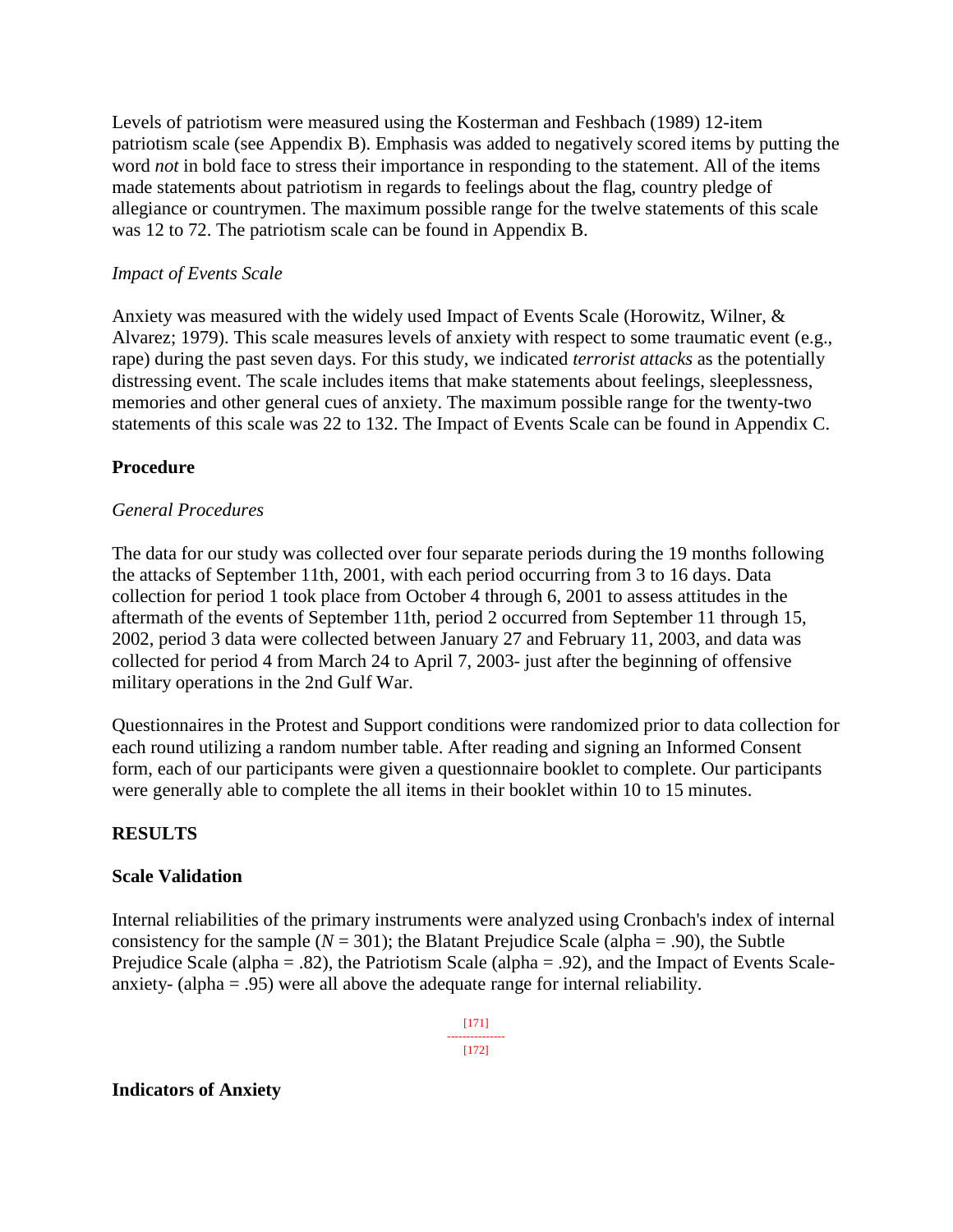In order to operationalize anxiety we monitored U. S. Department of Homeland Security Threat Advisories (U. S. Department of Homeland Security, 2001-2003) to develop and ascertain indicators of prospective anxiety. Threat advisories were collected daily for one week prior to and during phases of data collection in order to determine the salience of security risks and anxiety derived from government warnings. Threat advisories were recorded in Likert-scale format from 1 (low risk of terrorist attack) to 5 (severe risk of terrorist attack). The observations of threat advisories (*N* =65) were as follows: period 1 for data collection from October 4 through October 6, 2002 ( $N = 10$ ), for period 2 from September 11 through September 15, 2002 ( $N = 12$ ), for period 3 from January 27 through February 11, 2003 (*N* = 22), and for period 4 from March 24 through April 7, 2003 ( $N = 21$ ). Table 1 illustrates the threat level and the period of time associated with the threat advisory.

#### **Table 1: Means and Standard Deviations for Threats of Terrorism**

|          | M         | SD        |
|----------|-----------|-----------|
| Period 1 | 3.70 0.67 |           |
| Period 2 |           | 2.83 0.39 |
| Period 3 | 3.00 0.53 |           |
| Period 4 |           | 4.10 0.44 |

Therefore, we rated period 1 as high anxiety producing (high risk of terrorist attacks), period 2 and period 3 as moderate anxiety producing (elevated risk of terrorist attacks), and period 4 was rated as very high anxiety producing (severe risk of terrorist attacks). For purposes of testing our first hypotheses it was determined that periods 1 and 4 and periods 2 and 3 would be aggregated in order to ascertain any differences between the levels of anxiety associated with these periods of time.

### **Descriptive Findings**

The means and standard deviations for our overall sample  $(N = 301)$  on all five dependent variables are summarized in Table 2. The correlation matrix for the five dependent variables across all four periods can be found in Appendix D.

#### **Table 2: Overall Means and Standard Deviations**

|                             | M           | SD |
|-----------------------------|-------------|----|
| <b>Blatant</b><br>Prejudice | 27.77 10.72 |    |
| Subtle<br>Prejudice         | 36.25 08.09 |    |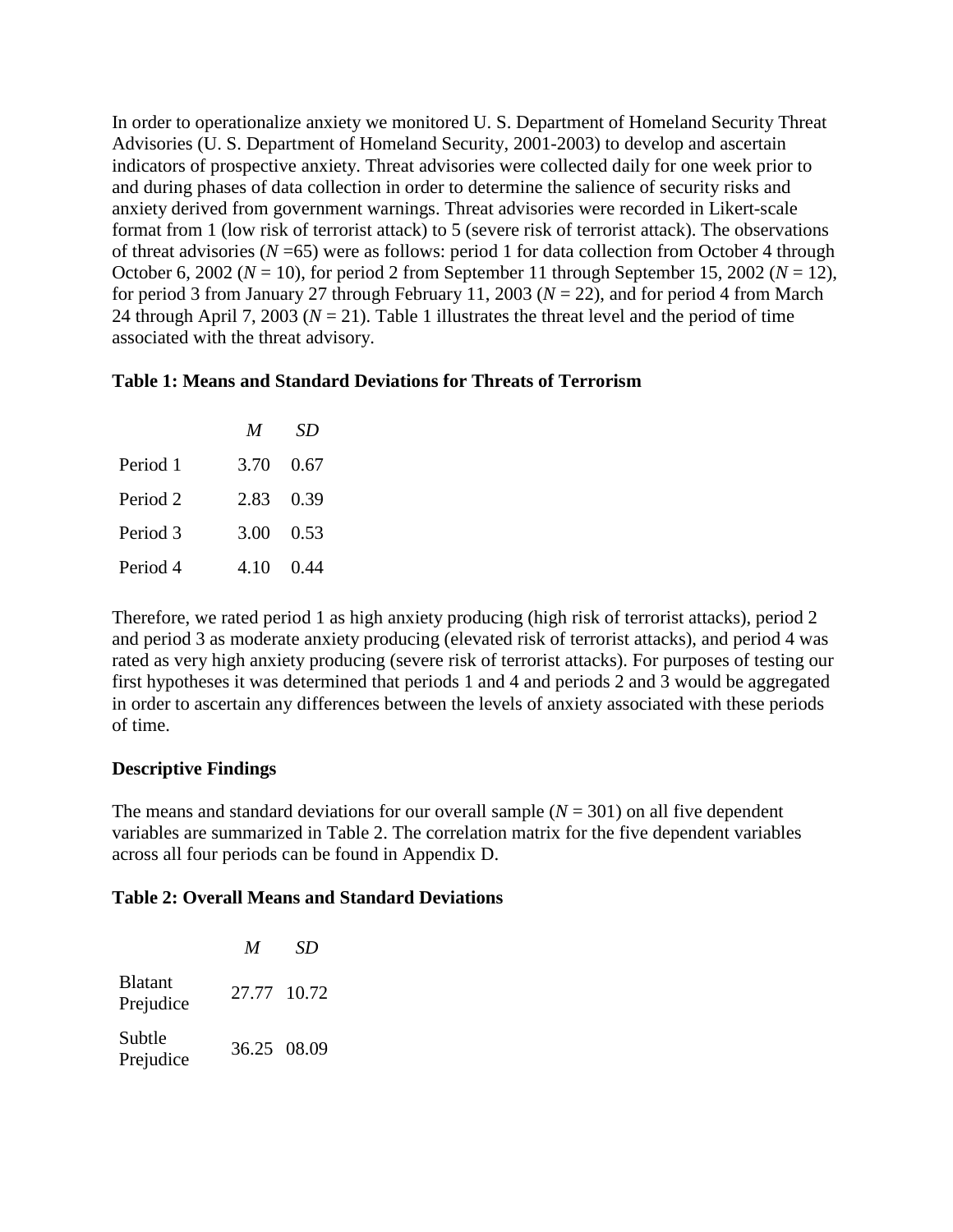Total Prejudice 64.02 17.34 Patriotism 60.78 09.90 Anxiety 57.03 23.22

> [172] --------------- [173]

#### **Multivariate Analysis**

Due to the number of dependent variables, five in all, multiple analysis of variance (MANOVA) was selected as the appropriate analytical strategy to examine our hypotheses, and simultaneously control for alpha inflation. This was the case for all of our analyses.

Our first hypothesis - increased threat (see Indicators of Anxiety) would coincide with increases in anxiety, patriotic attachment, and prejudice (blatant, subtle, and total) toward Arabic people was tested using MANOVA procedures. In this analysis periods 1 and 4 (high anxiety) were combined into one group and periods 2 and 3 (moderate anxiety) were combined into a second group. Combining these periods was supported specifically by our findings for indicators of anxiety. More specifically, periods 1 and 4 (combined) would report higher levels on all five dependent variables than periods 2 and 3 (combined). The main multivariate effect of combined periods, (Wilk's Lambda = 0.944, *F*(4, 296.00) = 4.358, *p* = .002, eta squared = .056) was significant. Table 3 illustrates the means and standard deviations for each period individually and Table 4 illustrates the means and standard deviations for the combined periods.

|                             |       | Period 1                                        | Period 2 |           | Period 3 |           | Period 4                      |           |
|-----------------------------|-------|-------------------------------------------------|----------|-----------|----------|-----------|-------------------------------|-----------|
|                             | M     | SD                                              | M        | <b>SD</b> | M        | <i>SD</i> | M                             | <b>SD</b> |
| <b>Blatant</b><br>Prejudice |       | 30.45 11.76 25.46 09.83 26.60 09.31             |          |           |          |           | 29.91 11.71                   |           |
| Subtle<br>Prejudice         |       | 37.09 07.93 35.13 07.83 35.84 08.20 37.66 08.48 |          |           |          |           |                               |           |
| Total<br>Prejudice          |       | 67.54 18.55 60.59 16.19 62.44 15.76 67.57 18.70 |          |           |          |           |                               |           |
| Patriotism                  | 61.07 | 08.05                                           | 60.41    |           |          |           | 10.49 59.18 11.66 63.47 07.68 |           |
| Anxiety                     |       | 62.80 25.32 52.39 19.26 54.20 20.99             |          |           |          |           | 61.49 27.55                   |           |

#### **Table 3: Means and Standard Deviations for All Periods**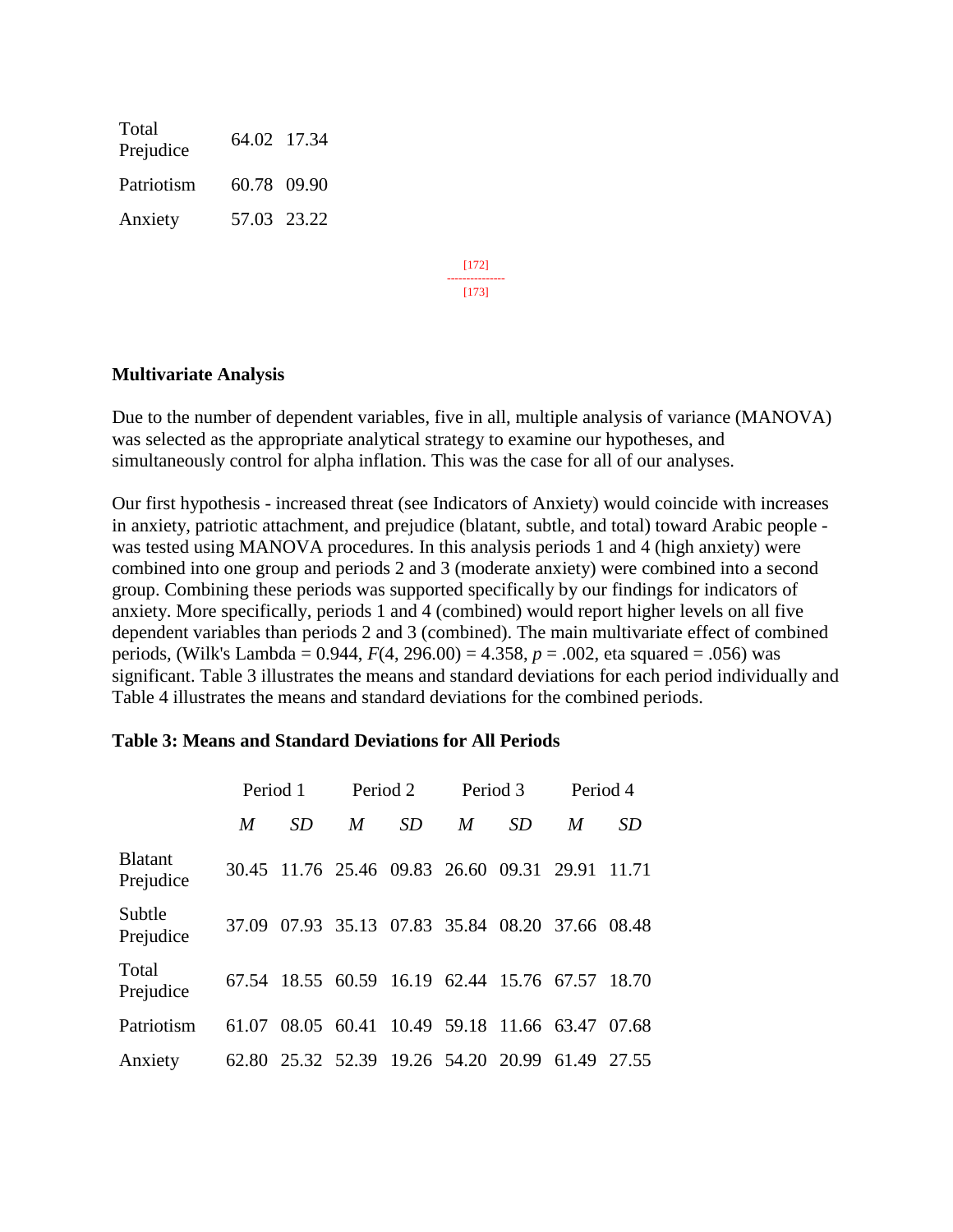*Note*.  $N = 301$  (Period 1 = 74, Period 2 = 94, Period 3 = 80, and Period 4 = 53).

#### **Table 4: Means and Standard Deviations for Combined Periods**

|                             | 4 |                         | Period 1 and Period 2 and<br>3 |    |  |
|-----------------------------|---|-------------------------|--------------------------------|----|--|
|                             | M | SD                      | M                              | SD |  |
| <b>Blatant</b><br>Prejudice |   | 30.22 11.70 25.98 09.58 |                                |    |  |
| Subtle<br>Prejudice         |   | 37.33 08.13 35.45 07.99 |                                |    |  |
| Total<br>Prejudice          |   | 67.55 18.54 61.44 15.98 |                                |    |  |
| Patriotism                  |   | 62.07 07.96 59.84 11.03 |                                |    |  |
| Anxiety                     |   | 62.25 26.17 53.22 20.03 |                                |    |  |

*Note*.  $N = 301$  (Period 1 and  $4 = 127$ , Period 1 and  $4 = 174$ ).

[173] --------------- [174]

Planned contrasts (periods 1 and 4 combined versus periods 2 and 3 combined) were conducted in order to compare differences between the two combined periods. As can be seen in Table 5, periods 1 and 4 combined reported significantly higher levels of blatant prejudice, subtle prejudice, total prejudice, and anxiety than periods 2 and 3 combined. Only patriotism was nonsignificant  $(p = .054)$ , therefore our first hypothesis was partially supported.

#### **Table 5: Contrasts Between Combined Periods**

|                             | Estimate | <b>SE</b> | P     |                | 95% Confidence Interval |
|-----------------------------|----------|-----------|-------|----------------|-------------------------|
|                             |          |           |       | Lower<br>Bound | Upper<br>Bound          |
| <b>Blatant</b><br>Prejudice | 4.238    | 1.23      | .001. | 1.82           | 6.66                    |
| Subtle<br>Prejudice         | 1.877    | 0.94      | .047  | 0.03           | 3.73                    |
| Total<br>Prejudice          | 6.114    | 2.00      | .002  | 2.19           | 10.04                   |
| Patriotism                  | 2.226    | 1.15      | .054  | $-0.04$        | 4.49                    |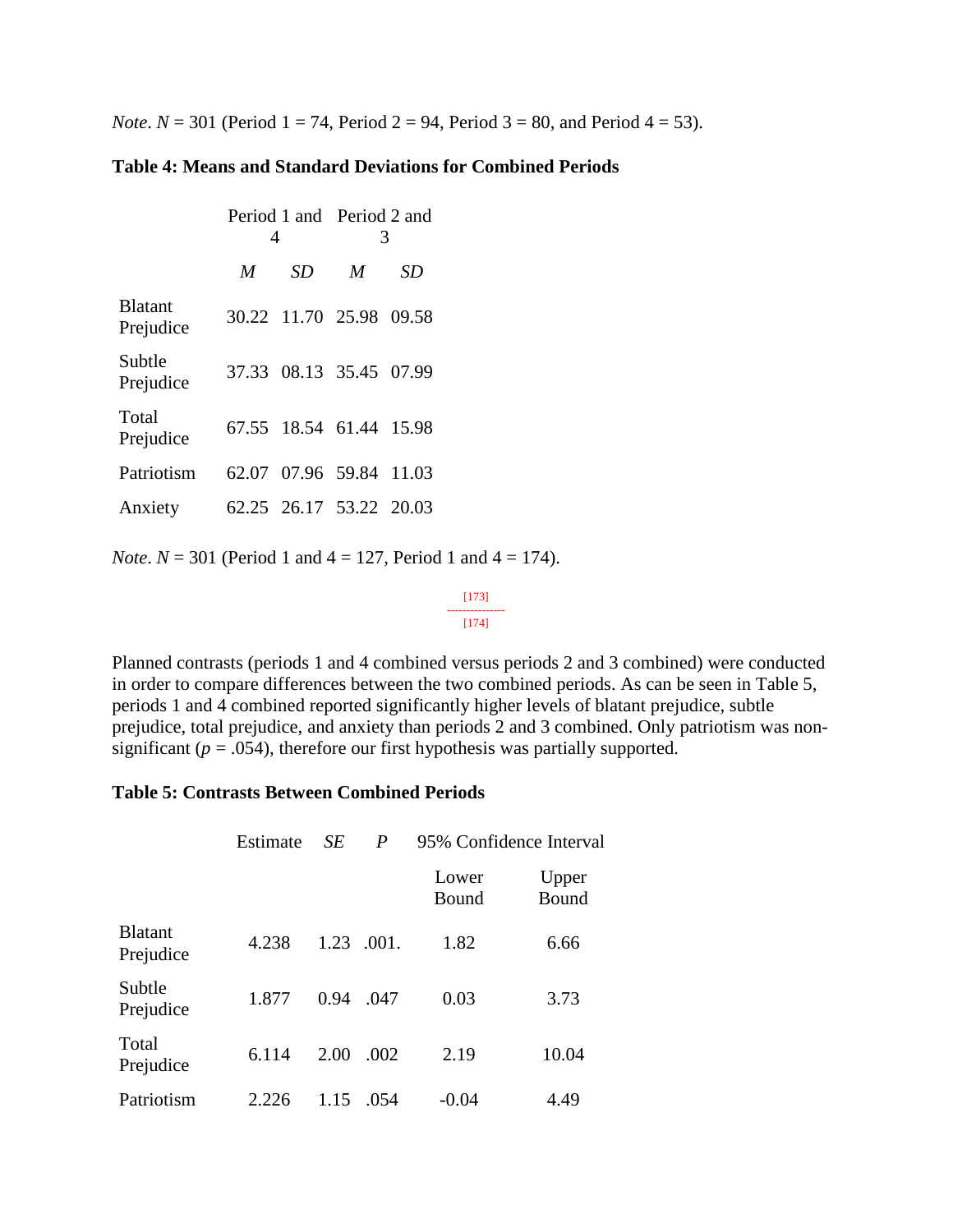| 2.66 .001 | Anxiety | 9.028 |  |  | 3.79 | 14.27 |
|-----------|---------|-------|--|--|------|-------|
|-----------|---------|-------|--|--|------|-------|

Our second hypothesis - participants in the support condition would report lower levels of anxiety and lower levels of prejudice toward Arabic people - was tested using multivariate analysis of variance (MANOVA) to determine the main effect of condition (support or control) on the three measures of prejudice (blatant prejudice, subtle prejudice, and total prejudice) as well as anxiety. The two experimental conditions ( $N = 301$ ; support = 151, protest = 150) produced no significant multivariate main effect (Wilk's Lambda = 0.988, *F*(3, 297.00) = 1.245,  $p = .294$ , eta squared = .012). Follow-up analyses were not conducted due to the lack of significant multivariate findings. Therefore, our second hypothesis was rejected.

Our final hypothesis - women would report higher levels of anxiety, but lower levels of patriotism and prejudice toward Arabs than men - was analyzed using a multiple analysis of variance (MANOVA) procedure. As with the second hypothesis, no significant multivariate main effect was found (Wilk's Lambda = .998,  $F(4, 296.00) = .146$ ,  $p = .97$ , eta squared = .002) and no follow-up analyses were conducted. As such, our third hypothesis was also rejected.

To summarize, anxiety at specified time periods (periods 1 and 4 versus periods 2 and 3) did have an affect on the dependent variables, with the exception of patriotism, as we had predicted. However, the support and protest conditions did not affect prejudice, patriotism, or anxiety as we had predicted. Furthermore, we failed to find significant differences for gender on prejudice, patriotism, or anxiety. Most interesting, however, was that patriotism remained relatively stable across all four periods and for both male and female participants in our study.

> [174] --------------- [175]

#### **DISCUSSION**

Our study examined the relationship between prejudicial attitudes toward Arabic people, patriotic attachment to the United States, and anxiety produced by impacting events. In particular, three months following the attacks of September 11th and during the war in Iraq (periods 1 and 4), our participants reported higher levels of prejudice and perceptions of anxiety caused by threats of terrorism. Prejudice and anxiety had decreased at 12 and 18 months after the attacks of September 11th (periods 2 and 3). Patriotism, though, remained steady across all four periods, whether high or moderate anxiety producing. These trends support the hypotheses that prejudice toward Arabic people and anxiety are likely to increase in times of threats of terrorism. To state this more plainly, our participants who were more anxious about terrorist attacks reported that they were more prejudiced toward Arabic people.

Although the literature supports the contention that women are less patriotic, prejudicial, and to some extent more anxious, our findings do not support these contentions.

#### **LIMITATIONS**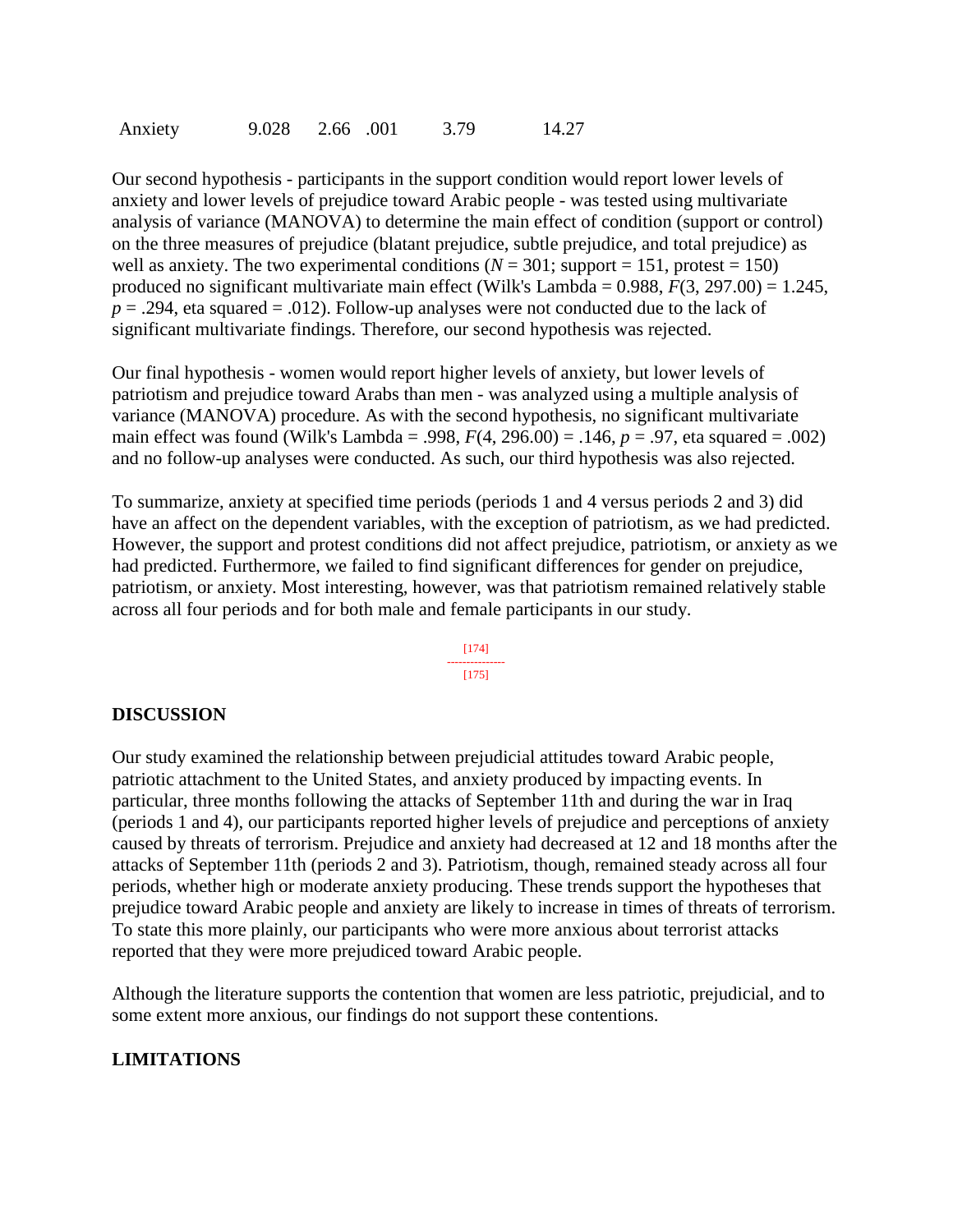The sample for our study consisted primarily of White, middleclass college students, a convenience sample, and as such the external validity of our findings is severely limited. Another limitation associated with this study was the contextual factors associated with measures of prejudice. Our measures of prejudice were intended to measure prejudice directed toward Arabs and given the heightened conflicts in the Middle East at the time of data collection, these expressions of prejudice toward Arabs should treated with caution.

### **CONCLUSION**

What is clear from our study is that heightened conflict or other events that promote anxiety are associated with prejudice toward those perceived as producing those events. Furthermore, at a national level, these events strengthen nationalistic and patriotic attachment. Although this study does not imply a causal order of these variables it seems feasible that one may certainly lead to another. Presently, data collection to examine longitudinal trends of these attitudinal variables across three geographic locations throughout the United States (South Bend, IN; Kalamazoo, MI; and Brownsville, TX) has begun utilizing the same instruments selected by our original group of students. These data will allow a more complete examination of prejudice toward Arabic people following the conclusion of the Iraq war, as well as trends in patriotic attachment toward the United States.

Although anxiety producing events such as those produced following the attacks of September 11th may never be replicated, ever increasing threats of terrorism reported daily in the media may allow continued follow-up of our study with only slight modification. We expect, and intend to elucidate in further detail with continued data collection, to find that longitudinal trends will indicate that these prejudicial attitudes are associated within the confines of continued international conflict and anxiety produced by threats of terrorism. Given the nature of events and experiences- immediately following the terrorist attacks of September 11th during the first round of data collection and coinciding with the War on Iraq which was well underway during the fourth period of data collection- we suspect that prejudicial attitudes towards Arabs were highly motivated by these events, as can be seen by the relationship between patriotism and prejudice. Furthermore, we believe that with longitudinal data that these prejudicial attitudes will decrease, although patriotic attachments to the nation will remain relatively stable.

> [175] --------------- [176]

### **REFERENCES**

Bar-Tal, D. & Labin, D. (2001). The effect of a major event on stereotyping: terrorist attacks in Israel and Israeli adolescent perceptions of Palestinians, Jordanians, and Arabs. *European Journal of Social Psychology, 31*: 265-280.

Coryn, C. L. (2003). *Nationalism and out-group prejudice toward Arab Americans: An exploratory study*. Unpublished manuscript.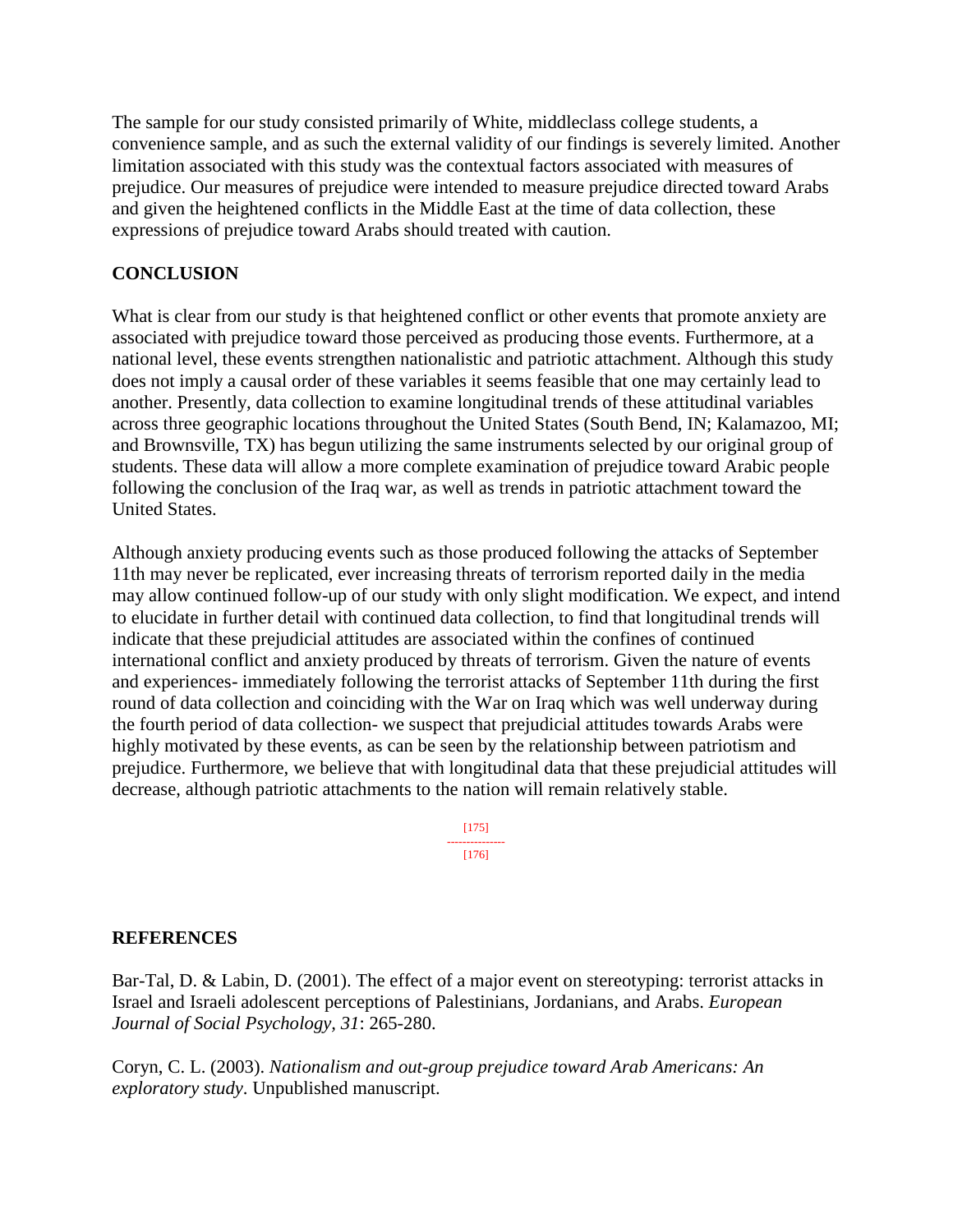Coryn, C. L. (2004). *They*'*re not real Americans: Nationalism and justice for Arab Americans*. Unpublished master's thesis. Indiana University South Bend: South Bend, IN.

Dambrun, M., Desprès, G., & Guimond, S. (2003). On the multifaceted nature of prejudice: Psychophysiological responses to ingroup and outgroup ethnic stimuli. *Current Research in Social Psychology, 8*: 187-206. http://www.uiowa.edu/~grpproc

Feshbach, S. (1987). Individual aggression, national attachment, and the search for peace. *Aggressive Behavior, 5*: 315-326.

Feshbach, S. (1990). Psychology, human violence, and the search for peace: Issues in science and social values. *Journal of Social Issues, 46*(1): 183-199.

Freyd, J. L. (2002). In the wake of terrorist attack, hatred may mask fear. *Analysis of Social Issues and Public Policy, 2*(1): 5-8.

Gerstenfeld, P. B. (2002). A time to hate: Situational antecedents of intergroup bias. *Analyses of Social Issues and Public Policy, 2*(1): 61-67.

Horowitz, M. J., Wilner, N., & Alvarez, W. (1979). The Impact of Events Scale: A measure of subjective stress. *Psychosomatic Medicine, 41*: 209-218.

Ibish, H. (2001, September 21). *Anti-Arab hate crimes, discrimination continue*. American-Arab Anti-Discrimination Committee. Retrieved January 16, 2003 from<http://www.adc.org/>

Johnson, S.D. (1992). Anti-Arabic prejudice in Middletown. *Psychological Reports, 70*: 811- 818.

Kanihan, S.F. and Gale, K.L. (2003). Within 3 hours, 97 percent learn about 9/11 attacks. *Media Studies of September 11, 24:* 78-92.

Kashti, Y. (1996). Patriotism as identity and action. In D. Bar-Tal & E. Staub (Eds.), *Patriotism in the lives of individuals and nations* (pp. 151-164). Chicago, IL: Nelson-Hall.

Kelman, H. C. (1996). Nationalism, patriotism, and national identity: Social-psychological dimensions. In D. Bar-Tal & E. Staub (Eds.), *Patriotism in the lives of individuals and nations* (pp. 165-189). Chicago, IL: Nelson-Hall.

> [176] --------------- [177]

Kelman, H.C. (1997). Negotiating national identity and self-determination in ethnic conflicts: The choice between pluralism and ethnic cleansing. *Negotiation Journal, 13*: 327-340.

Khalema, N.E. & Wannas-Jones, J. (2003). Under the prism of suspicion: Minority voices in Canada post-September 11. *Journal of Muslim Minority Affairs, 23:* 25-39.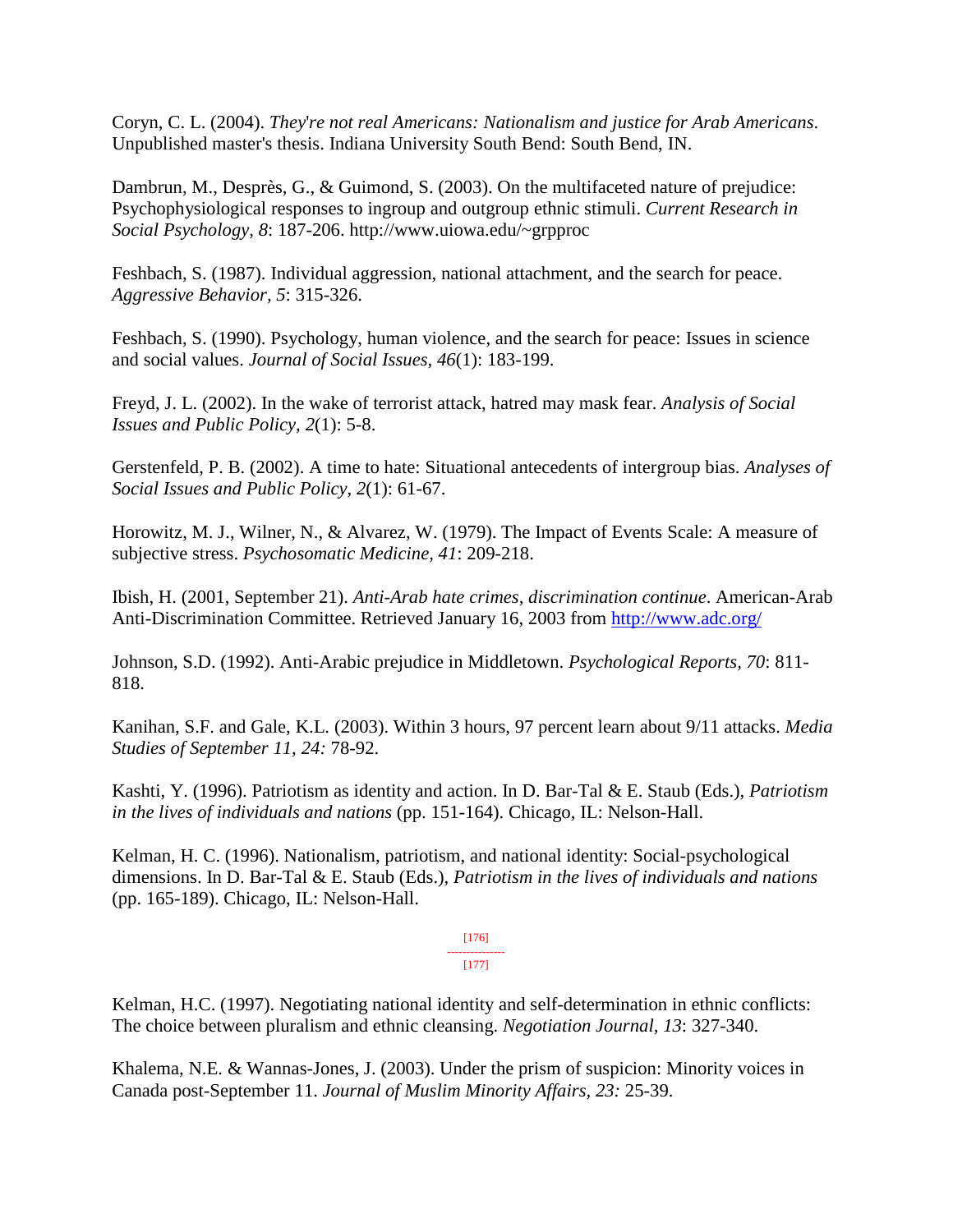Kosterman, R. & Feshbach, S. (1989). Toward a measure of patriotic and nationalistic attitudes. *Political Psychology, 10*(2): 257-274.

Mastrilli, T. & Sardo-Brown, D. (2002). Pre-service teacher's knowledge about Islam: A snapshot post September 11, 2001. *Journal of Instructional Psychology, 29*(3): 156-162.

Monteith, M. & Winters, J. (2002). Why we hate. *Psychology Today, 35(3)*: 44-52.

Mummendey, A., Klink, A., & Brown, R. (2001). Nationalism and patriotism: National identification and out-group rejection. *British Journal of Social Psychology*, *4(2)*: 159-173.

Newport, F. (2001, September 18). Retaliation: Americans strongly behind retaliatory military actions. *Gallup News Service*. Retrieved December 22, 2002 from<http://www.gallup.com/>

Peña, T. & Sidanius, J. (2002). U.S. patriotism and ideologies of group dominance: A tale of asymmetry. *Journal of Social Psychology, 142*(6): 782-790.

Pettigrew, T.F., & Meertens, R.W. (1995). Subtle and blatant prejudice in Western Europe. *European Journal of Social Psychology, 25*(1): 57-75.

PEW Global Attitudes Project. (2002a). *Public more internationalist than in 1990s: Terrorism worries spike, war support steady*. The PEW Research Center for the People and the Press.

Retrieved December 20, 2002 from<http://people-press.org/reports/display.php3?ReportID=166>

PEW Global Attitudes Project. (2002b). *What the world thinks in 2002: How global public views their lives, their countries, the world, America*. The PEW Research Center for the People and the Press. Retrieved December 20, 2002 from [http://people](http://people-press.org/reports/display.php3?ReportID=165)[press.org/reports/display.php3?ReportID=165](http://people-press.org/reports/display.php3?ReportID=165)

PEW Global Attitudes Project. (2001). *Post September 11 attitudes*. The PEW Research Center for the People and the Press. Retrieved January 26, 2003 from [http://people](http://people-press.org/reports/display.php3?PageID=6)[press.org/reports/display.php3?PageID=6](http://people-press.org/reports/display.php3?PageID=6)

Reed, II, A. & Aquino, K.F. (2003). Moral identity and the expanding circle of moral regard towards out-groups. *Journal of Personality & Social Psychology, 84:* 1270-1287.

Ruby, C. L. (2002). The definition of terrorism. *Analysis of Social Issues and Public Policy, 2*(1): 9-14.

> [177] --------------- [178]

Schlachter, A. & Duckitt, J. (2002). Psychopathology, authoritarian attitudes, and prejudice. *South African Journal of Psychology, 32*(2): 1-9.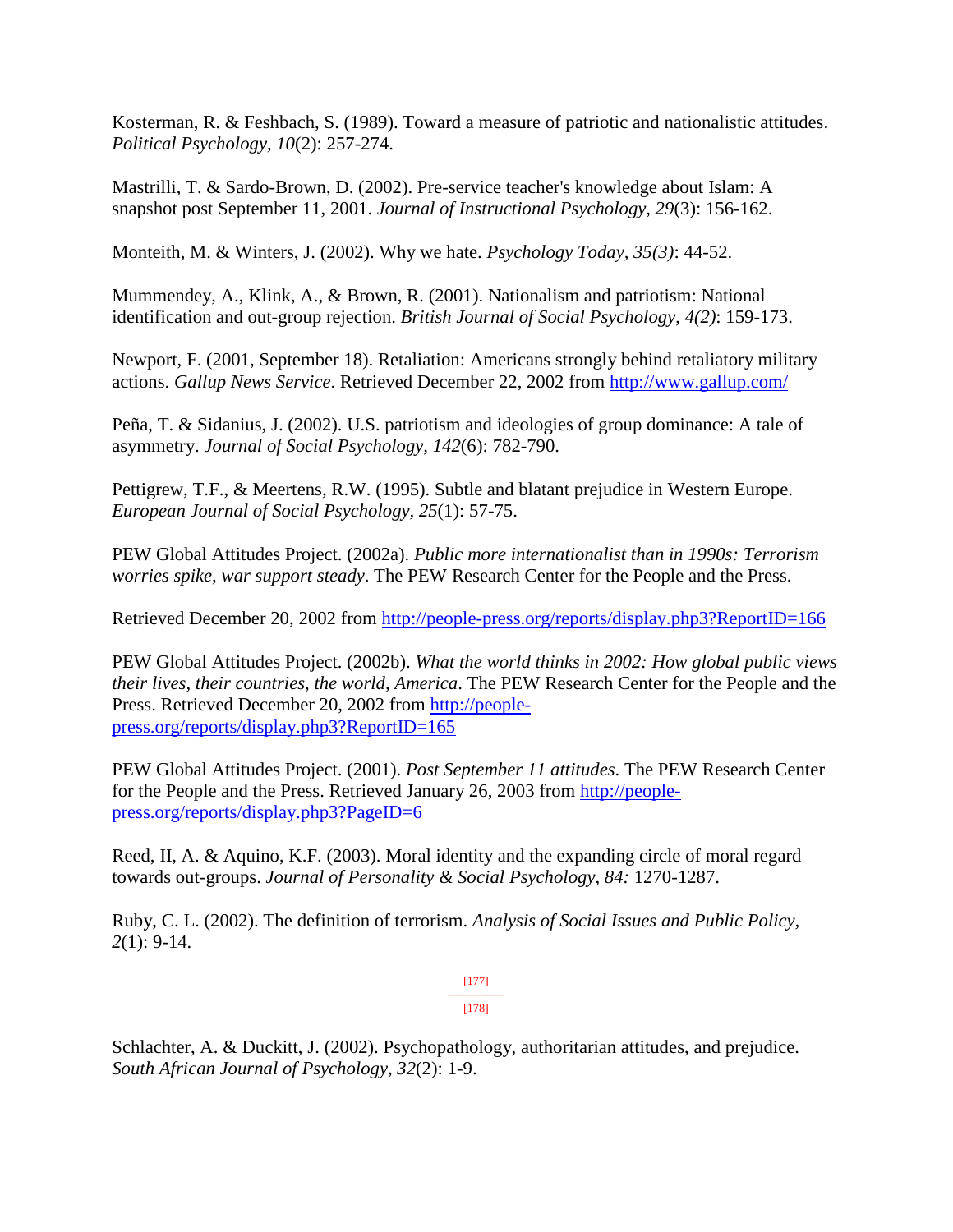Sergent, M.T. & Woods, P.A. (1992). University students' attitudes toward Arabs: intervention implications. *Journal of Multicultural Counseling & Development, 20*(3): 123-132.

Silver, R.C., Holman, E.A., McIntosh, D.N., Poulin, M., & Gil-Rivas, V. (2002). Nationwide longitudinal study of psychological responses to September 11. *Journal of the American Medical Association, 288*: 1235-1244.

Slone, M. (2000). Responses to media coverage of terrorism. *Journal of Conflict Resolution, 44*(4): 508-523.

Tajfel, H. (1982). *Human groups and social categories*. New York, NY: Cambridge University Press.

Tajfel, H., & Turner, J. C. (1988). The social identity theory of intergroup behavior. In S.

Worchel, & W. G. Austin (Eds.), *Psychology of intergroup relations*. Chicago, IL: Nelson-Hall.

Ursano, R.J. (2002). Post-traumatic stress disorder. *New England Journal of Medicine, 346*(2): 130-133.

U. S. Department of Homeland Security (2001-2003). *Homeland security advisory system*. Available from http://www.dhs.gov/dhspublic/display?theme=29.

Wayment, H. A. & Cordova, A. (2003). Mental models of attachment, social strain, and distress following a collective loss: A structural modeling analysis. *Current Research in Social Psychology, 9*(2): 18-32.

Worchel, S., & Coutant, D. (1997). The tangled web of loyalty: Nationalism, patriotism, and ethnocentrism. In D. Bar-Tal & E. Stuab (Eds.), *Patriotism in the lives of individuals and nations*. Chicago, IL: Nelson-Hall.

Yin, S. (2002). Historical perspectives. *American Demographics, 24*(1): 11-15.

[178] --------------- [179]

#### **APPENDIX A**

**Blatant and Subtle Prejudice Scales (**Pettigrew & Meertens; 1995)

**Blatant Prejudice Scale (**Pettigrew & Meertens, 1995)

Strongly Agree

Strongly Disagree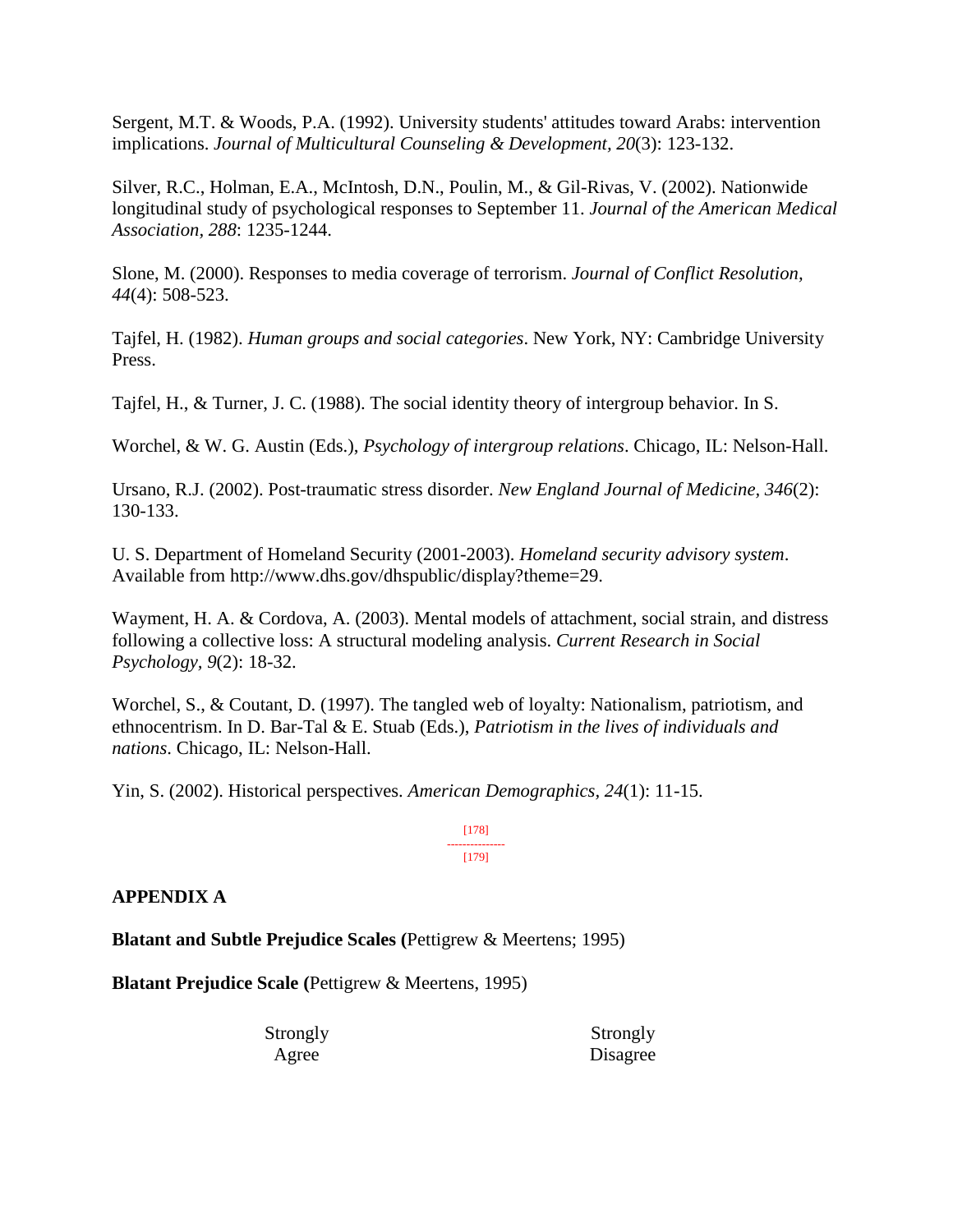| 1. Arabic people<br>have jobs that<br>Americans<br>should have.                                                                               | $\mathbf{1}$      | $\overline{2}$ | 3              | $\overline{4}$ | 5 | 6               |  |
|-----------------------------------------------------------------------------------------------------------------------------------------------|-------------------|----------------|----------------|----------------|---|-----------------|--|
| 2. Most Arabic<br>people living<br>here who receive<br>support from<br>welfare could get<br>along without it<br>if they tried.                | $\mathbf{1}$      | $\overline{2}$ | 3              | $\overline{4}$ | 5 | 6               |  |
| 3. American<br>people and Arabs<br>can never be<br>really<br>comfortable with<br>each other, even<br>if they are close<br>friends.            | $\mathbf{1}$      | $\overline{2}$ | 3              | $\overline{4}$ | 5 | 6               |  |
| 4. Most<br>politicians in<br>America care too<br>much about<br>Arabic people<br>and not enough<br>about the<br>average<br>American<br>person. | 1                 | $\overline{2}$ | 3              | $\overline{4}$ | 5 | 6               |  |
| 5. Arabic people<br>come from less<br>able races and<br>this explains why<br>they are not as<br>well off as most<br>American<br>people.       | $\mathbf{1}$      | 2              | 3 <sup>7</sup> | $\overline{4}$ | 5 | 6               |  |
|                                                                                                                                               | Very<br>Different |                |                |                |   | Very<br>Similar |  |
| 6. How different<br>or similar do you<br>think Arabic                                                                                         | $\mathbf{1}$      | 2              | 3              | $\overline{4}$ | 5 | 6               |  |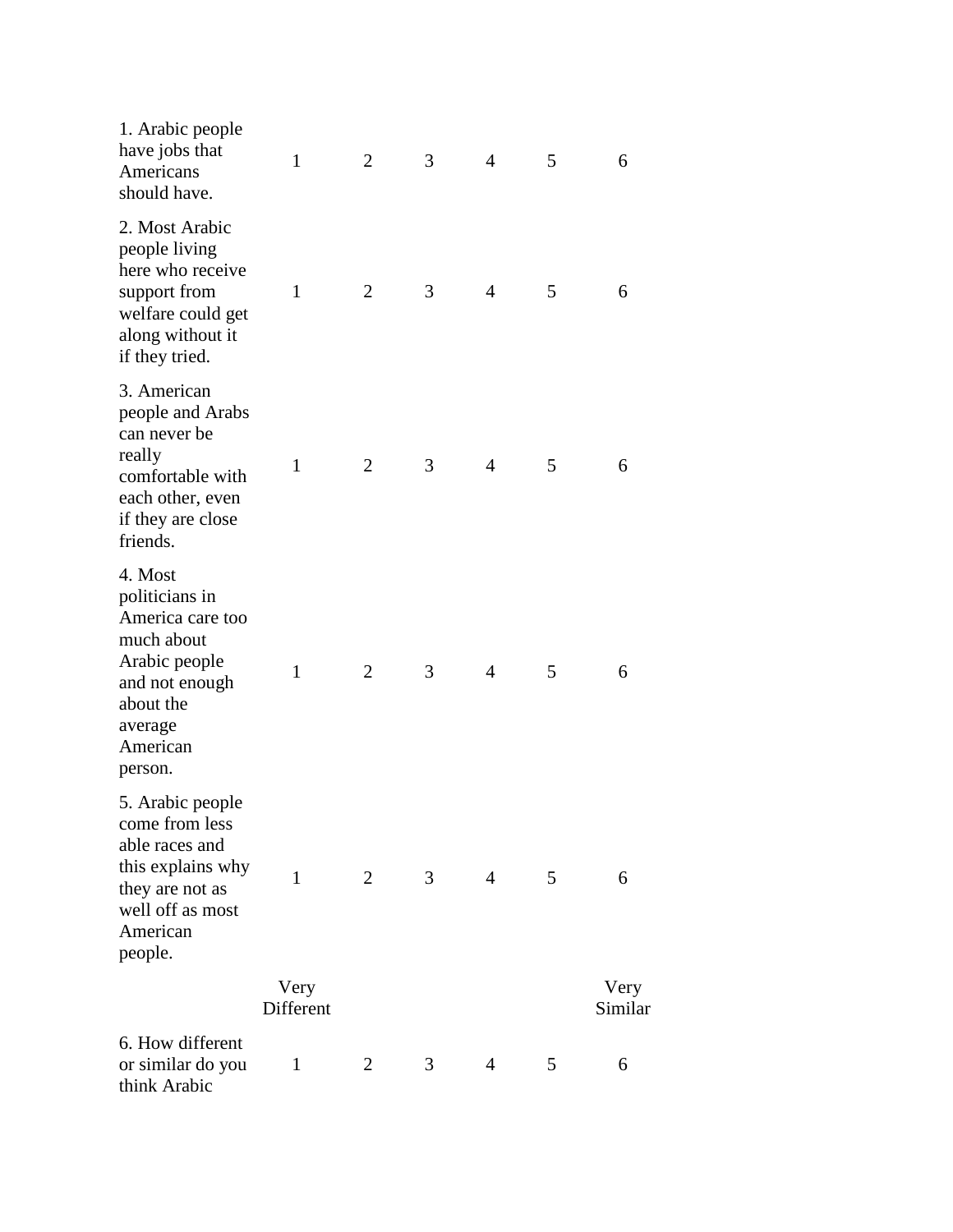people living here are to other American people like yourself- in how honest they are? Very Bothered Not Bothered at All 7. Suppose that a child of yours had children with a person of a very different color and physical characteristics than your own. How would you feel if your grandchildren did not physically resemble the people on your side of the family? 1 2 3 4 5 6 **Strongly** Agree Strongly Disagree 8. I would be willing to have sexual relations with an Arabic person. 1 2 3 4 5 6 9. I would NOT mind if a suitably qualified Arabic person was appointed as my boss. 1 2 3 4 5 6 10. I would NOT mind if an 1 2 3 4 5 6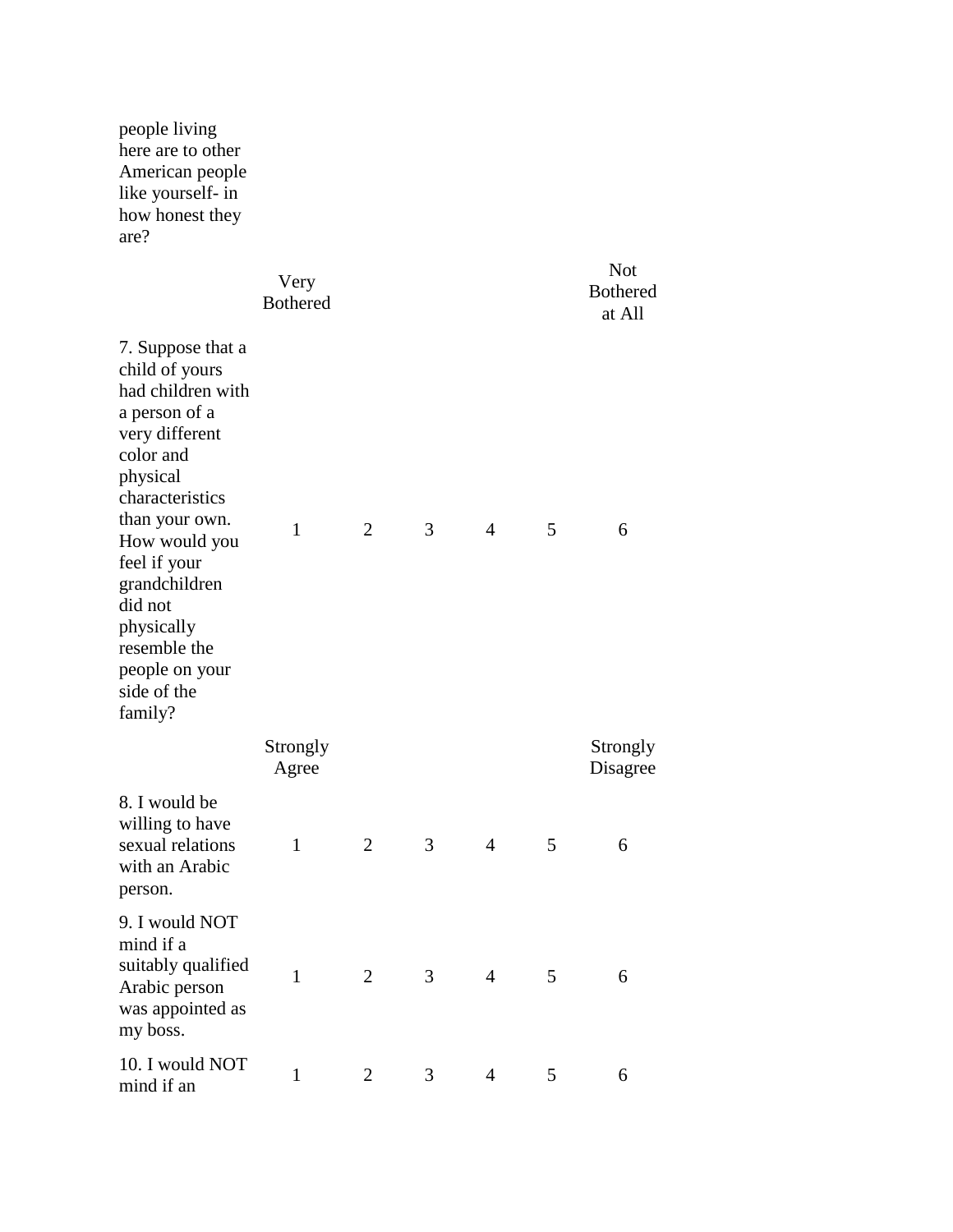Arabic person who had a similar economic background as mine joined my close family be marriage.

> [179] --------------- [180]

## **Subtle Prejudice Scale (**Pettigrew & Meertens, 1995)

|                                                                                                                                                                               | Strongly<br>Agree |                |   |                |   | Strongly<br>Disagree |
|-------------------------------------------------------------------------------------------------------------------------------------------------------------------------------|-------------------|----------------|---|----------------|---|----------------------|
| 1. Arabic people<br>living here<br>should not push<br>themselves<br>where they are<br>not wanted.                                                                             | $\mathbf{1}$      | $\overline{2}$ | 3 | $\overline{4}$ | 5 | 6                    |
| 2. Many other<br>groups have<br>come to America<br>and overcome<br>prejudice and<br>worked their way<br>up. Arabic<br>people should do<br>the same without<br>special favor.  | $\mathbf{1}$      | $\overline{2}$ | 3 | $\overline{4}$ | 5 | 6                    |
| 3. It is just a<br>matter of some<br>people not trying<br>hard enough. If<br>Arabic people<br>would only try<br>harder they could<br>be as well off as<br>American<br>people. | $\mathbf{1}$      | $\overline{2}$ | 3 | $\overline{4}$ | 5 | 6                    |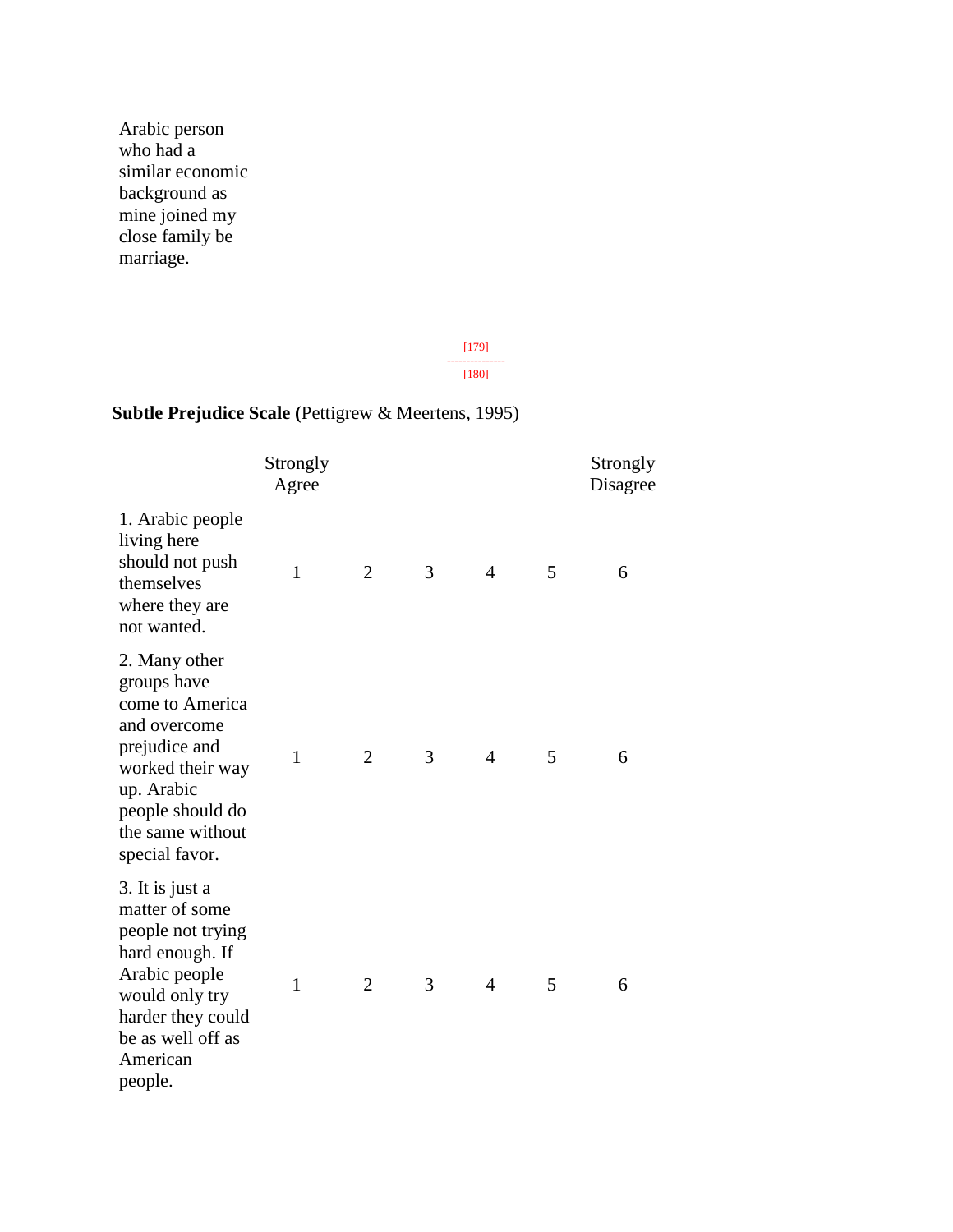| 4. Arabic people<br>living here teach<br>their children<br>values and skills<br>different from<br>those required to<br>be successful in<br>America. | $\mathbf{1}$            | $\overline{2}$ | 3 | $\overline{4}$ | 5 | 6                                       |
|-----------------------------------------------------------------------------------------------------------------------------------------------------|-------------------------|----------------|---|----------------|---|-----------------------------------------|
|                                                                                                                                                     | Very<br>Different       |                |   |                |   | Very<br>Similar                         |
| 5. How different<br>or similar do you<br>think Arabic<br>people like<br>yourself                                                                    | $\mathbf{1}$            | $\overline{2}$ | 3 | $\overline{4}$ | 5 | 6                                       |
| in the values<br>they teach their<br>children?                                                                                                      |                         |                |   |                |   |                                         |
| $6. \ldots$ in their<br>religious beliefs?                                                                                                          | $\mathbf{1}$            | $\overline{2}$ | 3 | $\overline{4}$ | 5 | 6                                       |
| $7. \ldots$ in their<br>sexual values or<br>sexual practices?                                                                                       | $\mathbf{1}$            | $\overline{2}$ | 3 | $\overline{4}$ | 5 | 6                                       |
| $8. \ldots$ in the<br>language they<br>speak?                                                                                                       | $\mathbf{1}$            | $\overline{2}$ | 3 | $\overline{4}$ | 5 | 6                                       |
|                                                                                                                                                     | Very<br><b>Bothered</b> |                |   |                |   | <b>Not</b><br><b>Bothered</b><br>at All |
|                                                                                                                                                     | $\mathbf{1}$            | $\mathfrak{2}$ | 3 | $\overline{4}$ | 5 | 6                                       |
|                                                                                                                                                     | Very<br>Often           |                |   |                |   | Never                                   |
| 9. How often<br>have you felt<br>sympathy for<br>Arabic people<br>living here?                                                                      | $\mathbf{1}$            | $\overline{2}$ | 3 | $\overline{4}$ | 5 | 6                                       |
|                                                                                                                                                     |                         |                |   |                |   |                                         |

[180] --------------- [181]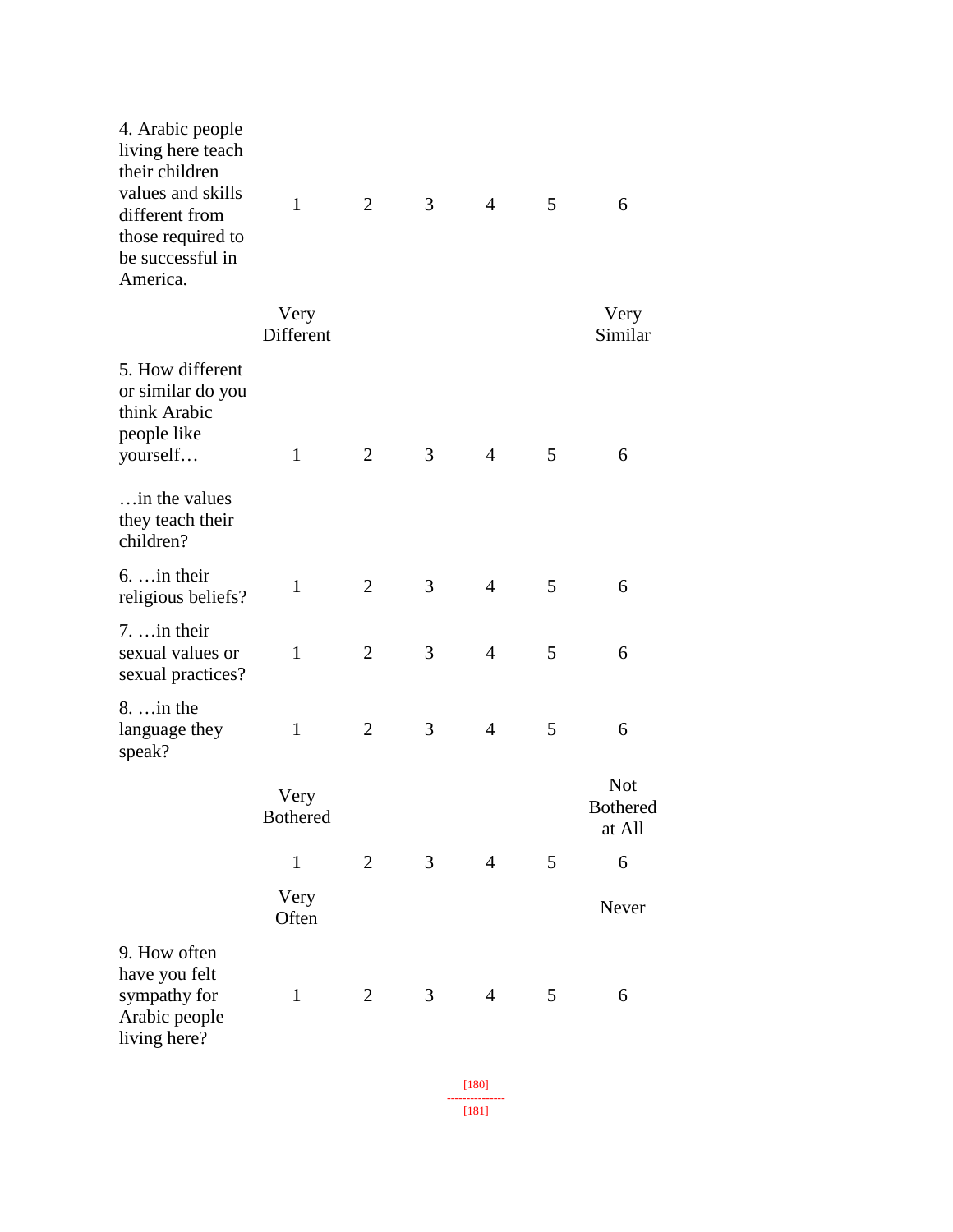### **APPENDIX B**

## **Patriotism Scale** (Kosterman & Feshbach; 1989)

|                                                                                                                              | Strongly<br>Agree |                |   |                |   | Strongly<br>Disagree |
|------------------------------------------------------------------------------------------------------------------------------|-------------------|----------------|---|----------------|---|----------------------|
| 1. I love my<br>country.                                                                                                     | $\mathbf{1}$      | $\overline{2}$ | 3 | $\overline{4}$ | 5 | 6                    |
| 2. I am proud to<br>be an American.                                                                                          | $\mathbf{1}$      | $\overline{2}$ | 3 | $\overline{4}$ | 5 | 6                    |
| 3. In a sense, I<br>am emotionally<br>attached to my<br>country and<br>affected by its<br>actions.                           | $\mathbf{1}$      | $\overline{2}$ | 3 | $\overline{4}$ | 5 | 6                    |
| 4. Although at<br>times I may not<br>agree with the<br>government, my<br>commitment to<br>the U.S. always<br>remains strong. | $\mathbf{1}$      | $\overline{2}$ | 3 | $\overline{4}$ | 5 | 6                    |
| 5. I feel great<br>pride in that land<br>that is our<br>America.                                                             | $\mathbf{1}$      | $\overline{2}$ | 3 | $\overline{4}$ | 5 | 6                    |
| 6. It is NOT that<br>important for me<br>serve my<br>country.                                                                | $\mathbf{1}$      | $\overline{2}$ | 3 | $\overline{4}$ | 5 | 6                    |
| 7. When I see the<br>American flag<br>flying I feel<br>great.                                                                | $\mathbf{1}$      | $\overline{2}$ | 3 | $\overline{4}$ | 5 | 6                    |
| 8. The fact that I<br>am American is<br>an important part<br>of my identity.                                                 | $\mathbf{1}$      | $\overline{2}$ | 3 | $\overline{4}$ | 5 | 6                    |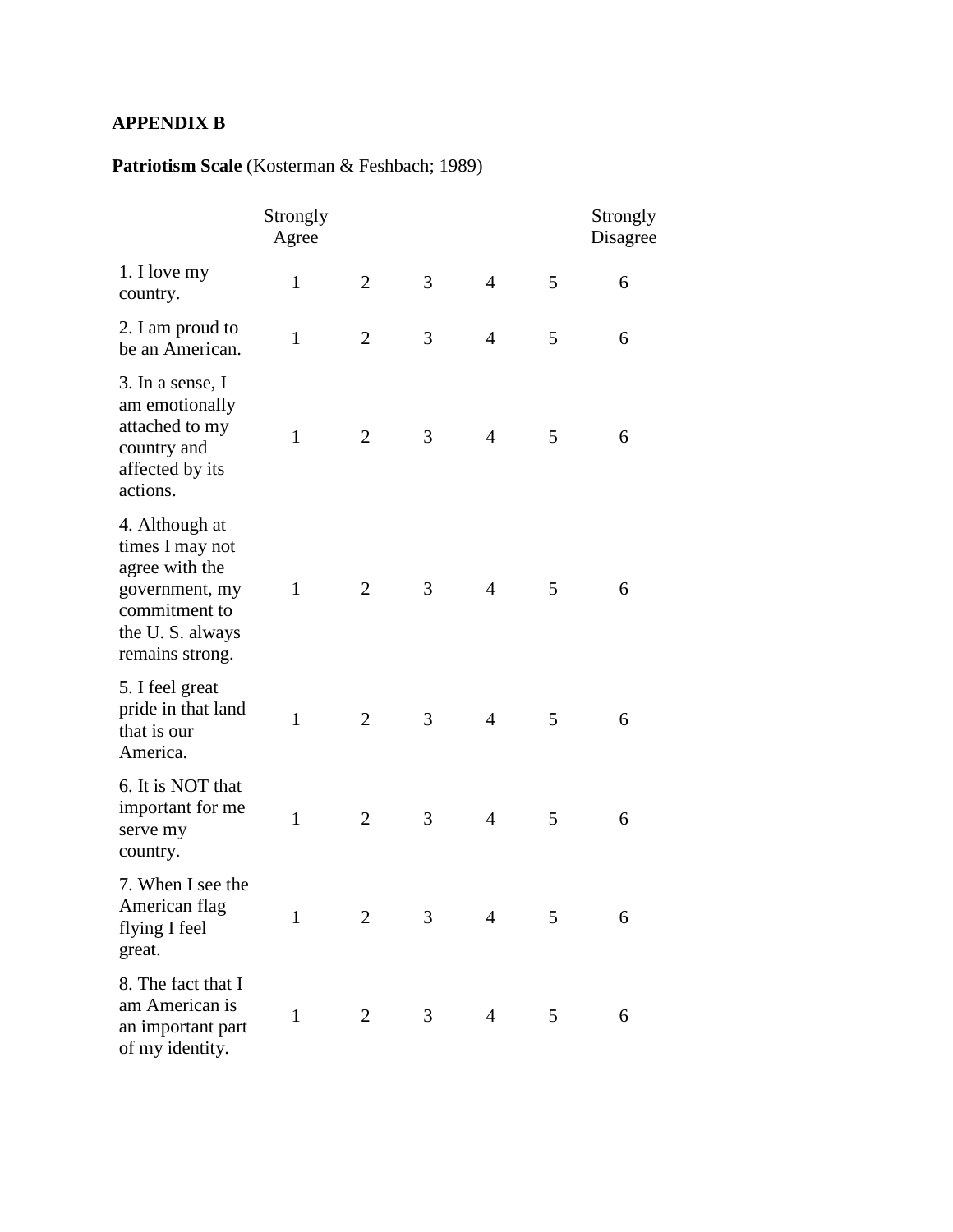| 9. It is NOT<br>constructive for<br>one to develop<br>an emotional<br>attachment to<br>his/her country.                                                                                          | $\mathbf{1}$ | $\overline{2}$ | 3 | $\overline{4}$ | 5 | 6 |
|--------------------------------------------------------------------------------------------------------------------------------------------------------------------------------------------------|--------------|----------------|---|----------------|---|---|
| 10. In general, I<br>have very little<br>respect for the<br>American<br>people.                                                                                                                  | $\mathbf{1}$ | $\overline{2}$ | 3 | $\overline{4}$ | 5 | 6 |
| 11. It bothers me<br>to see children<br>made to pledge<br>allegiance to the<br>flag or sing the<br>national anthem<br>or otherwise<br>induced to adopt<br>such strong<br>patriotic<br>attitudes. | $\mathbf{1}$ | $\overline{2}$ | 3 | $\overline{4}$ | 5 | 6 |
| 12. The U.S. is<br>really just an<br>institution, big<br>and powerful<br>yes, but just an<br>institution.                                                                                        | $\mathbf{1}$ | $\overline{2}$ | 3 | 4              | 5 | 6 |
|                                                                                                                                                                                                  |              |                |   |                |   |   |
|                                                                                                                                                                                                  |              |                |   | [181]<br>[182] |   |   |
|                                                                                                                                                                                                  |              |                |   |                |   |   |

### **APPENDIX C**

**Impact of Events Scale** (Horowitz, Wilner, & Alvarez; 1979)

Below is a list of difficulties people sometimes have after stressful life events. Please read each item, and then indicate how distressing each difficulty has been for you **DURING THE PAST SEVEN DAYS** with respect to **TERRORIST ATTACKS**, how much you were distressed and bothered by these difficulties.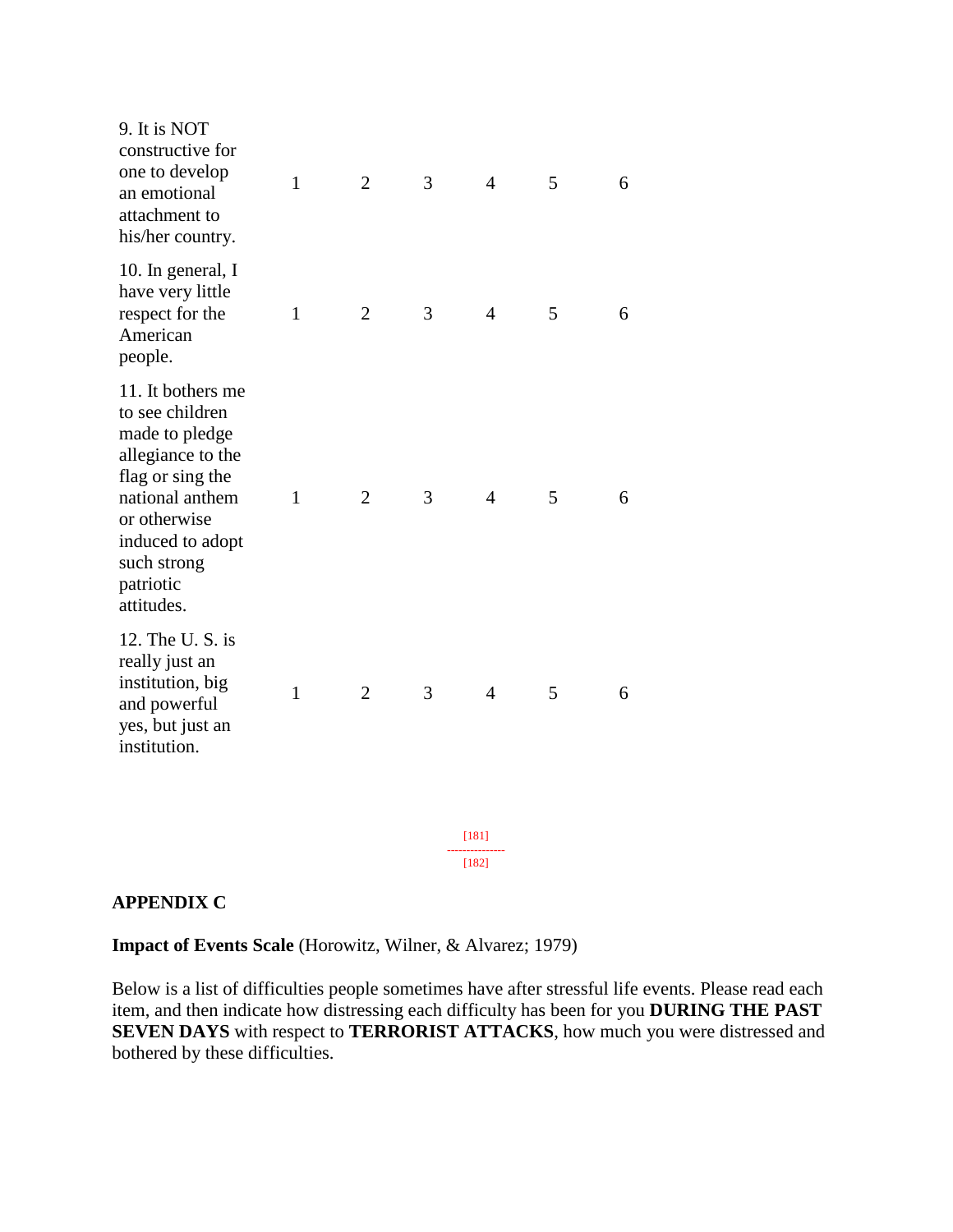|                                                                                                     | Strongly<br>Agree |                |   |                |   | Strongly<br>Disagree |
|-----------------------------------------------------------------------------------------------------|-------------------|----------------|---|----------------|---|----------------------|
| 1. Any reminder<br>brought back<br>feelings about it.                                               | $\mathbf{1}$      | $\overline{2}$ | 3 | $\overline{4}$ | 5 | 6                    |
| 2. I had trouble<br>staying asleep.                                                                 | $\mathbf{1}$      | $\overline{2}$ | 3 | $\overline{4}$ | 5 | 6                    |
| 3. Other things<br>kept making me<br>think about it.                                                | $\mathbf{1}$      | $\overline{2}$ | 3 | $\overline{4}$ | 5 | 6                    |
| 4. I felt irritable<br>and angry.                                                                   | $\mathbf{1}$      | $\overline{2}$ | 3 | $\overline{4}$ | 5 | 6                    |
| 5. I avoided<br>letting myself get<br>upset when I<br>thought about it<br>or was reminded<br>of it. | $\mathbf{1}$      | $\overline{2}$ | 3 | $\overline{4}$ | 5 | 6                    |
| 6. I thought<br>about it when I<br>did not mean to.                                                 | $\mathbf{1}$      | $\overline{2}$ | 3 | $\overline{4}$ | 5 | 6                    |
| 7. I felt as if it<br>had not happened<br>or was not real.                                          | $\mathbf{1}$      | $\overline{2}$ | 3 | $\overline{4}$ | 5 | 6                    |
| 8. I stayed awake<br>from reminders<br>about it.                                                    | $\mathbf{1}$      | $\overline{2}$ | 3 | $\overline{4}$ | 5 | 6                    |
| 9. Pictures have<br>popped into my<br>mind.                                                         | 1                 | $\overline{2}$ | 3 | $\overline{4}$ | 5 | 6                    |
| 10. I was jumpy<br>and easily<br>startled.                                                          | $\mathbf{1}$      | $\overline{2}$ | 3 | $\overline{4}$ | 5 | 6                    |
| 11. I tired NOT<br>to think about it.                                                               | $\mathbf{1}$      | $\overline{2}$ | 3 | $\overline{4}$ | 5 | 6                    |
| 12. I was aware<br>that I still had a<br>lot of feelings<br>about it, but I did                     | $\mathbf{1}$      | $\overline{2}$ | 3 | $\overline{4}$ | 5 | 6                    |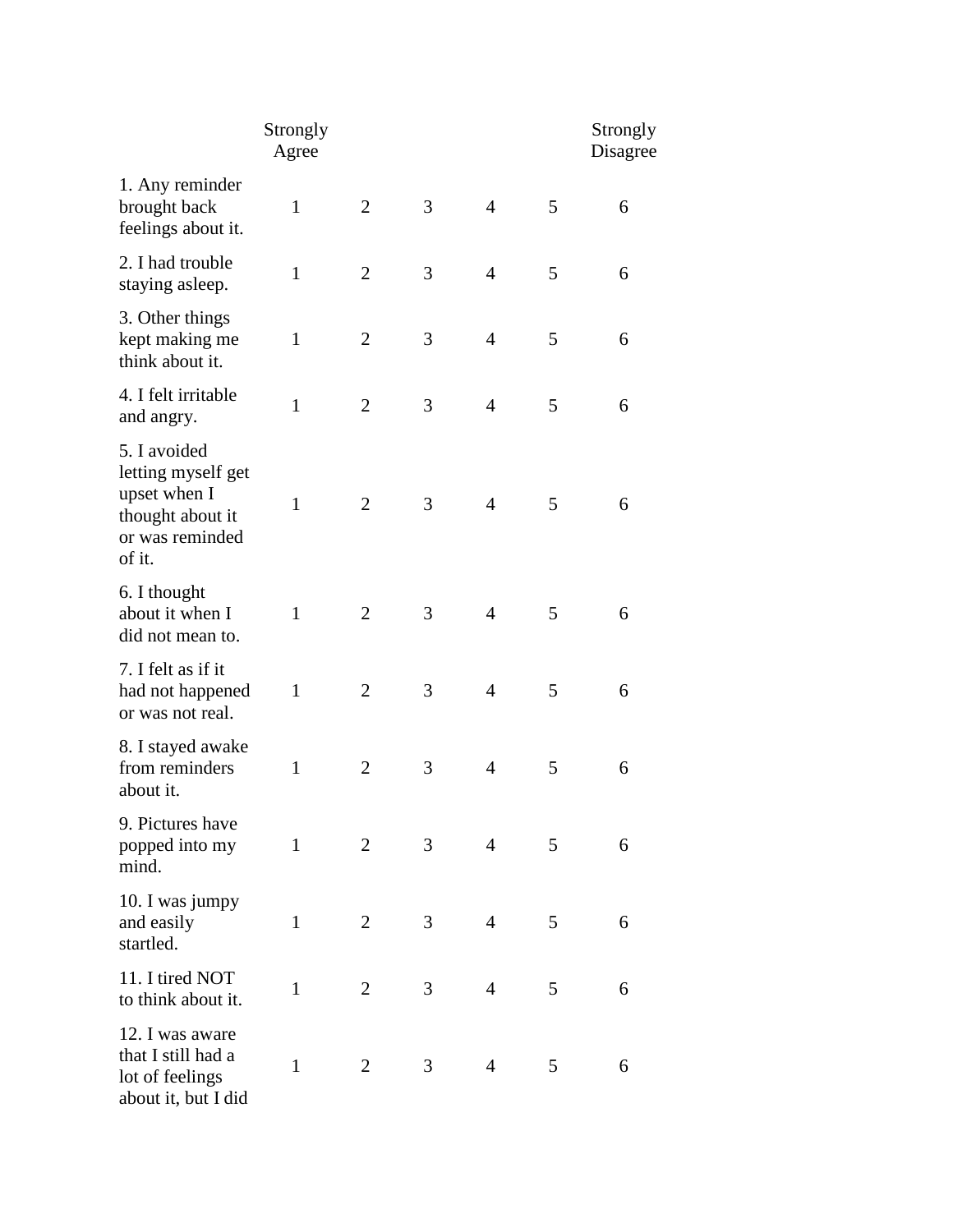| not deal with<br>them.                                                                                                                           |              |                |   |                |   |   |
|--------------------------------------------------------------------------------------------------------------------------------------------------|--------------|----------------|---|----------------|---|---|
| 13. My feelings<br>about it were<br>kind of numb.                                                                                                | 1            | $\overline{2}$ | 3 | $\overline{4}$ | 5 | 6 |
| 14. I found<br>myself acting or<br>feeling as though<br>I was back at that<br>time.                                                              | $\mathbf{1}$ | $\overline{2}$ | 3 | $\overline{4}$ | 5 | 6 |
| 15. I had trouble<br>falling asleep.                                                                                                             | $\mathbf{1}$ | $\overline{2}$ | 3 | $\overline{4}$ | 5 | 6 |
| 16. I had waves<br>of strong feelings<br>about it.                                                                                               | $\mathbf{1}$ | $\overline{2}$ | 3 | $\overline{4}$ | 5 | 6 |
| 17. I tried to<br>remove it from<br>my memory.                                                                                                   | $\mathbf{1}$ | $\overline{2}$ | 3 | $\overline{4}$ | 5 | 6 |
| 18. I had trouble<br>concentrating.                                                                                                              | $\mathbf{1}$ | $\overline{2}$ | 3 | $\overline{4}$ | 5 | 6 |
| 19. Reminders of<br>it caused me to<br>have physical<br>reactions, such as<br>sweating, trouble<br>breathing,<br>nausea, or a<br>pounding heart. | $\mathbf{1}$ | $\overline{2}$ | 3 | $\overline{4}$ | 5 | 6 |
| 20. I had dreams<br>about it.                                                                                                                    | $\mathbf{1}$ | $\overline{2}$ | 3 | $\overline{4}$ | 5 | 6 |
| 21. I felt<br>watchful or on-<br>guard.                                                                                                          | $\mathbf{1}$ | $\overline{2}$ | 3 | $\overline{4}$ | 5 | 6 |
| 22. I tried NOT<br>to talk about it.                                                                                                             | $\mathbf{1}$ | $\overline{2}$ | 3 | $\overline{4}$ | 5 | 6 |
|                                                                                                                                                  |              |                |   | $[182]$        |   |   |

--------------- [183]

**APPENDIX D**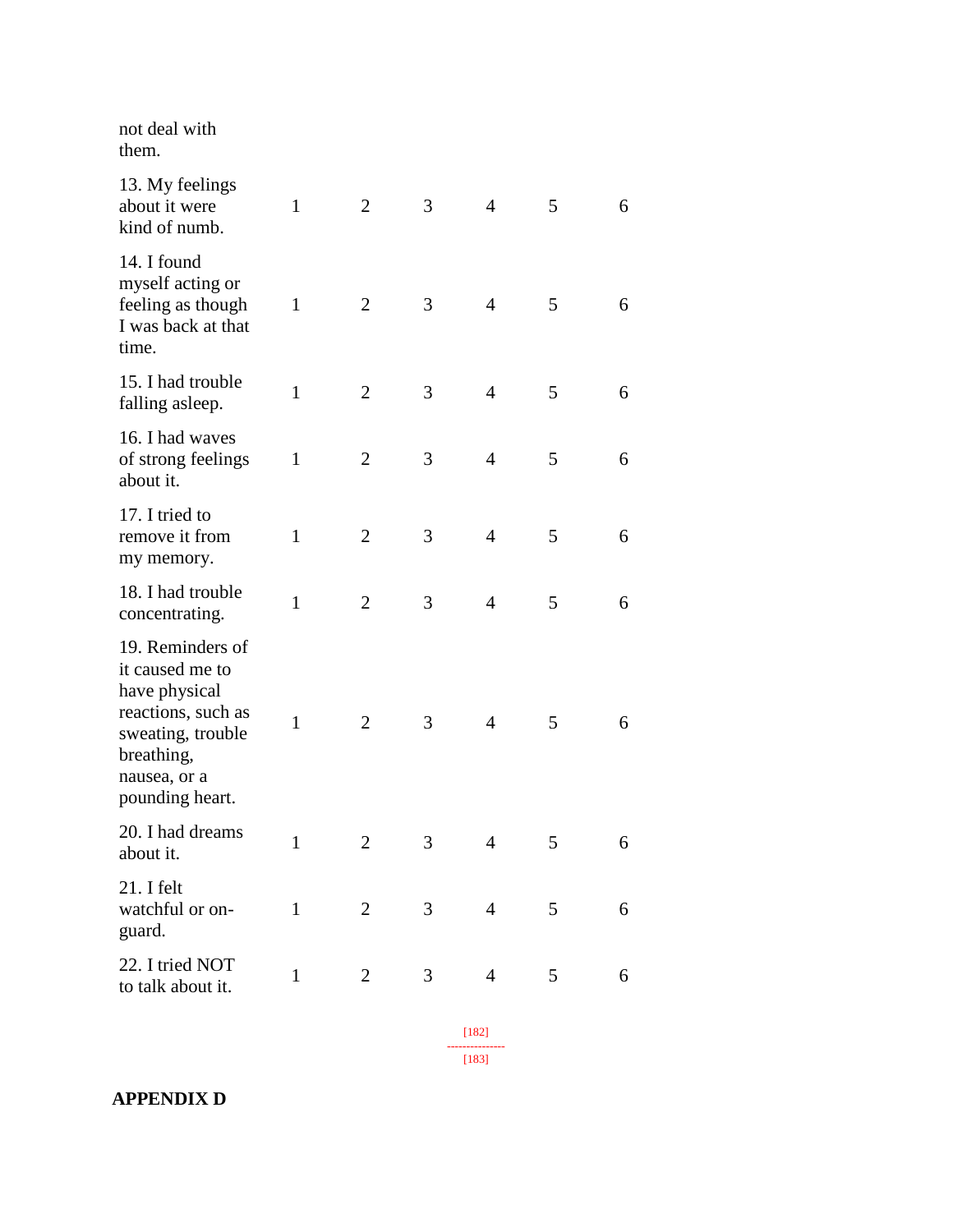### **Table 8: Correlation Matrix of Blatant Prejudice, Subtle Prejudice, Total Prejudice, Patriotism, and Anxiety**

|                      | 2.       | 3.       | 4.       | 5.       |
|----------------------|----------|----------|----------|----------|
| 1. Blatant Prejudice | $.694**$ | $.942**$ | $.208**$ | $.428**$ |
| 2. Subtle Prejudice  |          | $.896**$ | $.199**$ | $.290**$ |
| 3. Total Prejudice   |          |          | $.221**$ | $.400**$ |
| 4. Patriotism        |          |          |          | $.310**$ |
| 5. Anxiety (IOE)     |          |          |          |          |

*Note*. \*\* Correlation is significant at the 0.01 level (2-tailed).

### **AUTHORS' NOTES**

This study was conceptualized and designed as a component of a P211 Experimental Research Methods in Psychology course at Indiana University South Bend, taught by Dr. James M. Beale. Students in this course played an integral role in the ongoing nature of the study. Although we cannot recognize each of these students individually, we would like to express our appreciation and hope that this study offered a great learning experience in the design, implementation, data collection, and to a lesser degree analysis of data.

It should further be recognized that several aspects of this study were conducted and completed by Indiana University South Bend psychology students; such as the literature review and introduction. Although we cannot recognize each of these students individually, we would like to express our appreciation and hope that this study offered a unique learning experience in research design, implementation, data collection, and to a lesser extent data analysis. These students' endeavors substantially contributed to this study.

### **AUTHORS' BIOGRAPHIES**

Chris L. Coryn is a doctoral and research associate in interdisciplinary evaluation at Western Michigan University. His research interests include culturally-shared beliefs, social change, intergroup conflict, social identity, the psychology of hate, and international development. [christian.coryn@wmich.edu](mailto:christian.coryn@wmich.edu)

James M. Beale, PhD. is an Assistant Professor of Psychology at the University of Texas Brownsville. His research interests cover a range of topics in perceptual, cognitive, and forensic psychology. [jmbeale@UTB.edu](mailto:jmbeale@UTB.edu)

Krista M. Myers is a junior psychology major at Indiana University South Bend and plans to attend graduate school in counseling psychology. [kmmyers@iusb.edu](mailto:kmmyers@iusb.edu)